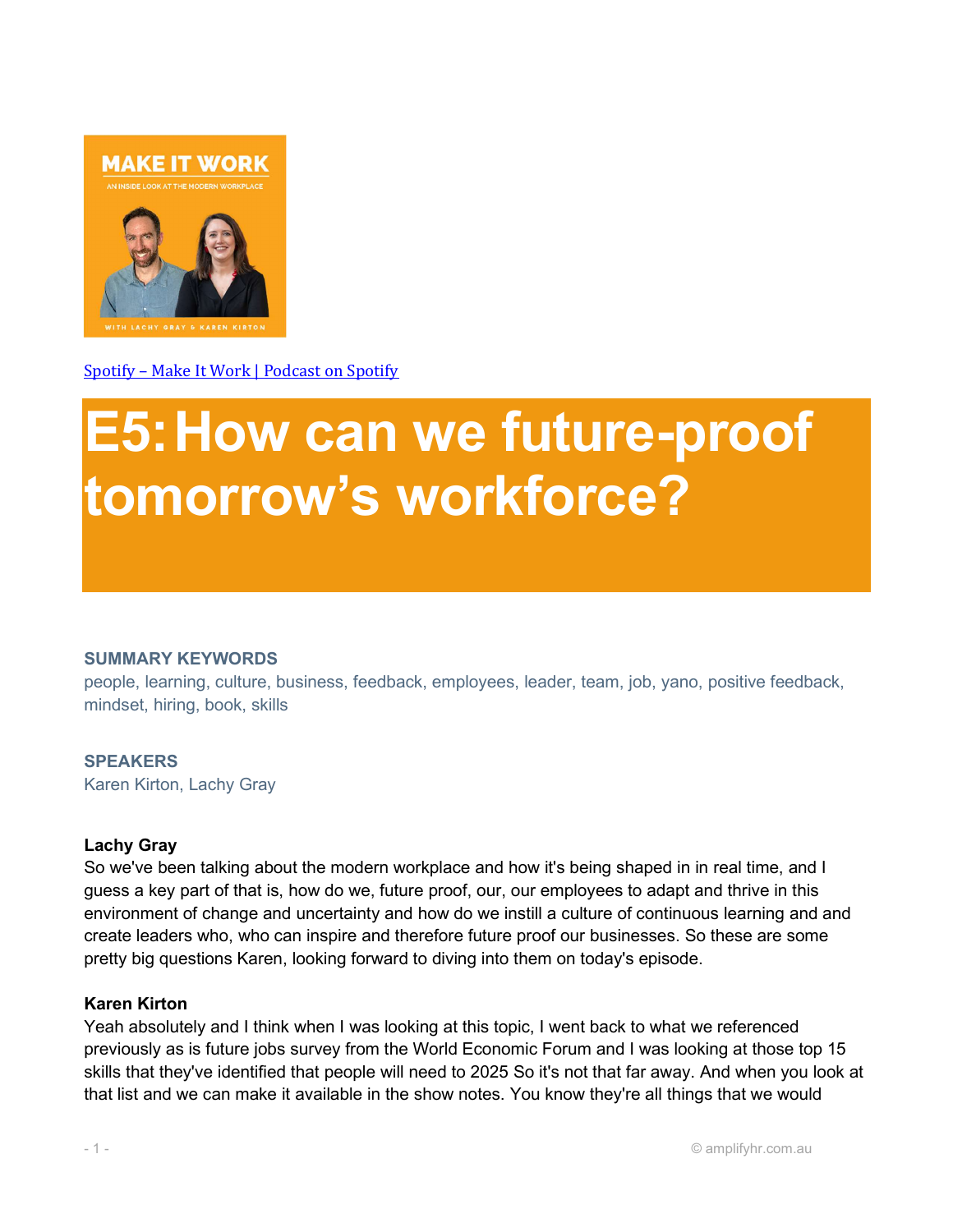normally consider soft skills like analytical thinking and innovation, active learning and learning strategies which I thought was really interesting particularly considering your business, you know, the third one is complex problem solving skills so even just looking at those top three. Yeah, this is, like you're saying how do we future proof. Our employees so that they are actually gaining those skills to help them stay competitive in the marketplace long term but also, if we're not investing in them in these types of skills. Surely that means that our business is going to start to go backwards as well because we're not going to be keeping up with the pace of our competitors. So I think one of the things I wanted to ask you about was the idea of having a culture of continual learning what does that mean to you.

#### Lachy Gray

It's a it's a great question, isn't it, and I've been thinking about this a lot, because on my Yarno journey I've been researching how we learn, and I've learned so much that I wish I knew at school and uni. That crabbing doesn't work. Spacing learning out over time is, is superior for embedding knowledge and just little things like that and for some reason, how we learn, is, is very traditional, and I think very inflexible. And so, when it comes up against this period of changing flexibility and we need to clean out old knowledge and ways of doing things, replace it with new ways that can be really challenging. So, for me, it's really thinking about how, how we learn. And I think, in creating the right mindset is, is really important because I think that that mindset is something that can guide you, no matter what happens, so it's a way of making sense of information and events, and a mindset of learning and experimentation, you know, says, I don't know everything. I'm going to make mistakes, that's okay, because I'm committed to, to learning and growing. I'm going to ask a ton of questions, and I think it can be incredibly liberating, as opposed to feeling sort of constrained and boxed in, and only if I make a mistake and will I be punished and will reflect poorly on me. So I think this ability to, to have this right mindset is going to be a critical path forward so that we can help our people and leaders leaders, adapt to this changing, changing information. And one of the people that I really like. I follow a lot is the Adam Grant to organizational psychologist, and he got a book called Think again, which is a really great read. And he is essentially encouraging us to identify our core beliefs and and think over them again because it's really easy to get stuck in a rut, often with very little information, and believe things really passionately, and he gives the example of the startup founders in Italy so we got 100 startup founders in Italy doing an entrepreneurship training program and have two groups a scientific thinking group and a control group. And the training was the same, except the scientific group were encouraged to think like a scientist, so their strategy was a theory, customer interviews, help them to develop hypotheses, and then they would test the hypotheses, and they were continually doubting, you know what they knew and they were willing to change their mind, if they needed to. Then over a year. The control group averaged under \$255 in revenue. While the scientific group average is about \$12,000. And he reckons one of the reasons is that the control group became wedded to their original strategies and products, and they, they really had trouble changing course, from what they originally believed was true, because the scientific group were more comfortable pivoting, they didn't feel as anchored to what they originally thought they were happy to change their minds. And, yeah, Mark and I had a similar experience, starting Yano and I don't know if I've shared this with you but our first attempt at Yana was a failure. And in hindsight I wish is on site to wonderful thing. We made a classic mistake of not doing any customer research and believing that we were the customer, and that if it solves our problem that it would obviously solve our potential customers problems too and that was totally incorrect. And it was only after that experience, which was devastating because we both just left our jobs, we had young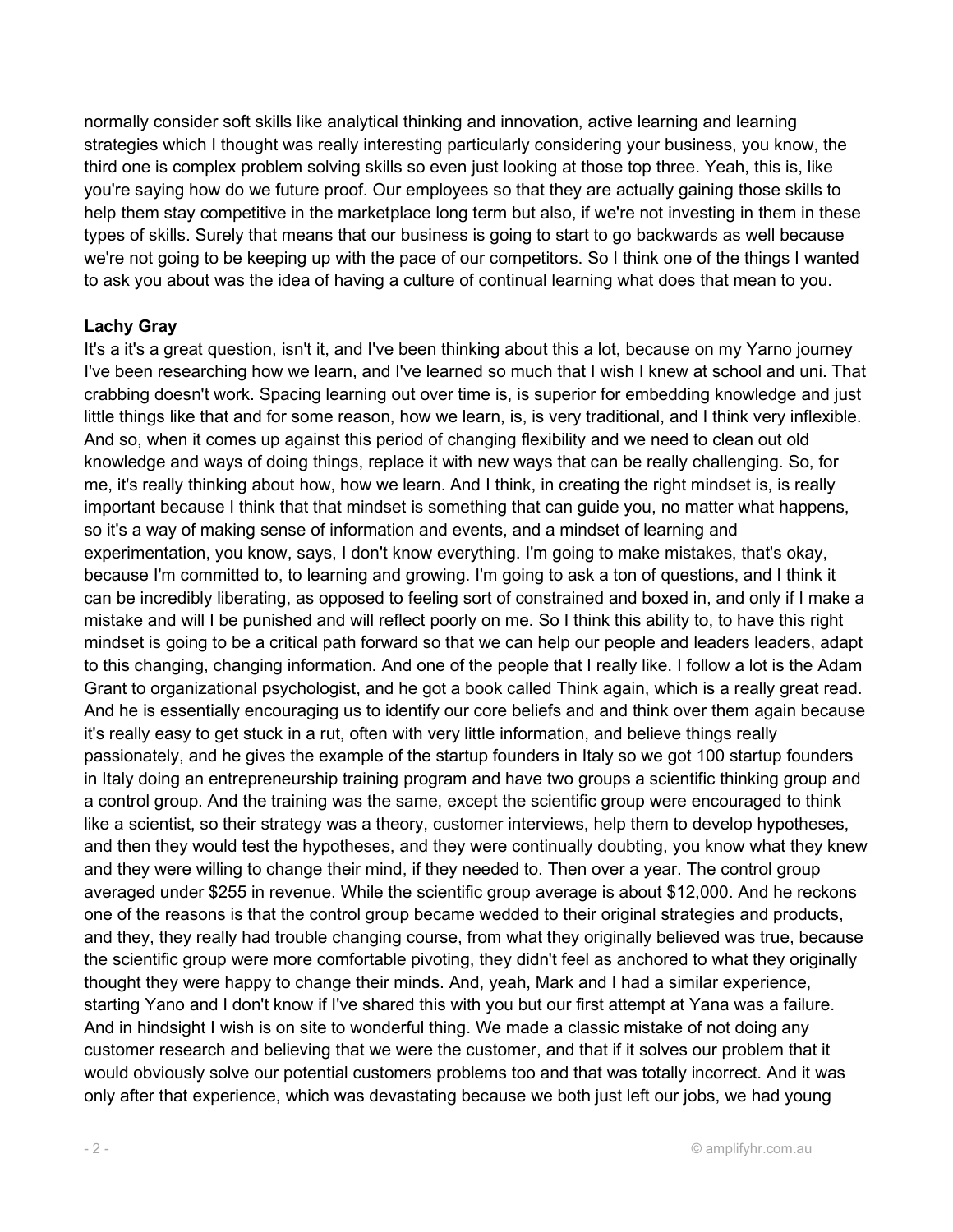families. We were really all standing on the edge of a cliff that we went back and did a whole bunch of research about well, how do you actually approach. The startup running a startup. I went and read a whole bunch of stuff about learning about learning principles and so on. And it was that experience and then the work that we did from that point, that sort of catalyzed into Yano as it is today. But as much as it created the product I think it created a mindset that we still think of everything like an experiment, and that we're going to make mistakes and we want to make mistakes because that means we're learning, and then we want to be giving feedback and so on. So, this is very real to me both in terms of the fact that we're a learning product but also like how we learn as a business, and will hopefully continue to do so, I think it's a real, I actually think it's a competitive advantage. What are your thoughts. Yeah, I'd love to

#### Karen Kirton

learn more about your failure which sounds awful but that is how we learn, right, we learn through making mistakes and, you know, in hindsight it's always a wonderful thing and so what did we actually do that we should have done better. But I think the other thing, you know, when you're talking about the Think again. I just had me considering I how do we encourage others to think again, because in every organization. There are always, you know, some employees that see the job as a job. So, you know, they're not really interested in, in going outside of that box line, and that can be a real challenge for the leader or the owner of the business so if we're trying to create a culture of learning, and we value that learning we value learning from mistakes but we have people within a team that actually don't. So, what would your advice be if you were talking to another business owner and they said, Well, look, this is all well and good to be talking about a culture of learning when I have people in my team that, you know, they don't care. they just want to come in and, you know, do their nine to five and go again, how would you go about encouraging someone that's got that mindset to change that into think again.

## Lachy Gray

Well, I would, I would suggest to the, to the business owner, like it's identifying what's important. Like how important is a healthy culture to. How important is a learning culture to, and if it is important. Great. Then there's probably going to be some hard decisions to make. And one of the ways I think about this is, you need the right, like, as Jim Collins says, the author of Good to Great are always prolific and a bunch of books. You got to have the right people on the bus. Yeah, I could. And I really think right people, integral. So if you don't have the right people, Then areas to think about, well, do they have a place in this organization going forward, can they contribute to the culture do they want to contribute to the culture, or are they actually going to be a handbrake and negatively impacts not only their own work, but also the team around them. And I think everyone's probably worked with somewhere like this and hopefully you don't work with someone like this now but passive aggressive. A de motivator. Just sort of can suck the energy out of the room. Well, are they going to change. And if they're not, yeah, did I have a place. Going forward I think that's really hard, really hard. However, so important. Yeah. And it's really

#### Karen Kirton

hard cuz I think the thing is as well. You don't know what you don't know. So sometimes those people actually just haven't had a leader above them that has enabled them to be able to think differently, and of course they're going to be instances where people just don't want to. So if you say, do you actually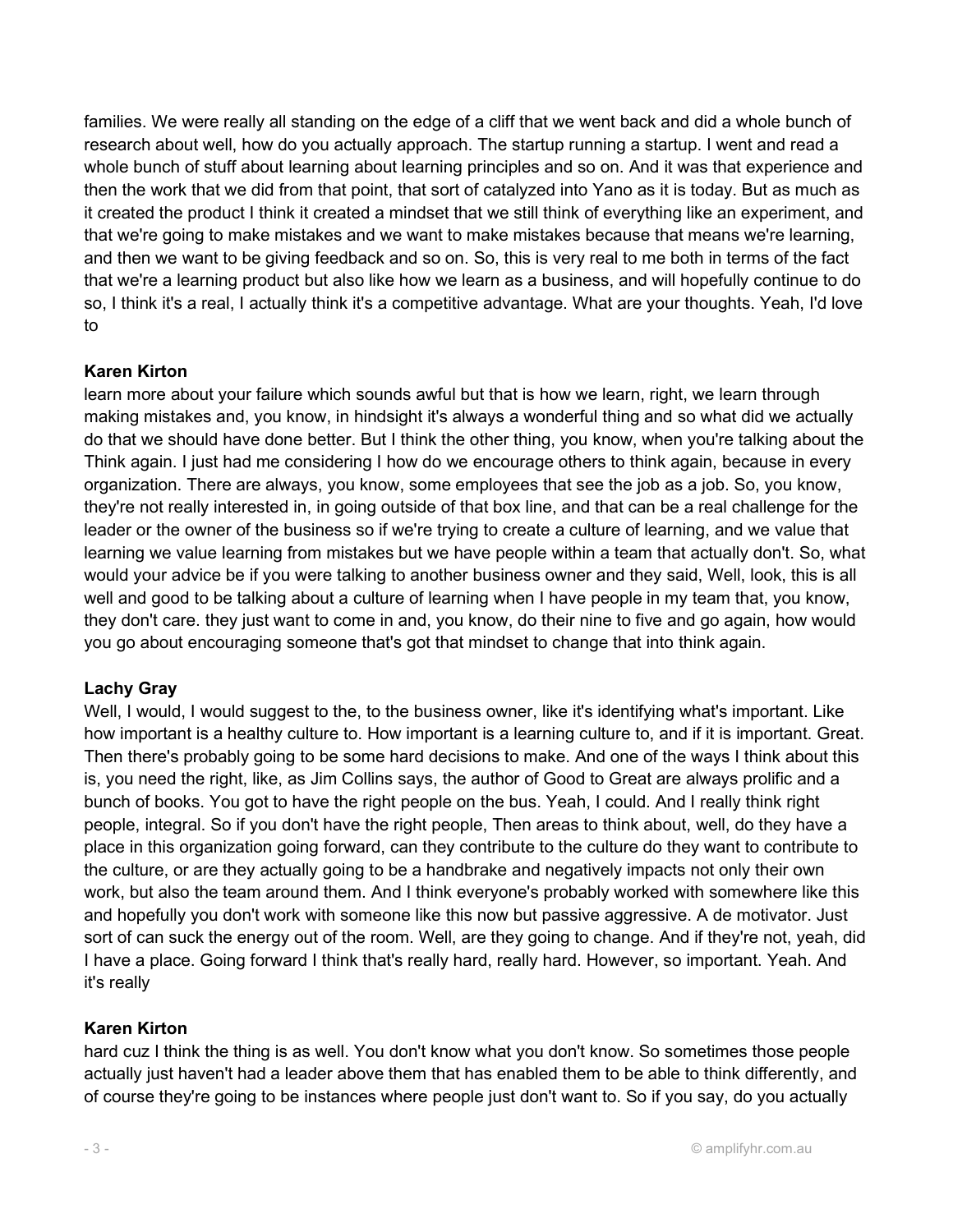need a seat on the bus then. But you know, is there an onus on the leader to really uncover and work out well, you know, would this person be interested in being on the bus. You know if I can really demonstrate why this monster set shift is important and it's something that I do find continually challenging in organizations but it's always one of the top things that employees will say whenever you do an engagement survey they don't get enough development. But I also hear managers, whenever they see those results say, Well, hey, once again, you know we have development plans and we meet with our staff one on one, and when we try and craft a development plan with them we get nothing. But we know from, you know like this world economic forum survey, it says that the most competitive businesses will focus on upgrading their workers skills. So if someone's gonna remain a role for the next five years, nearly half will need retraining for their core skills. That's a huge onus on business isn't it.

And so that takes me then to well above a small or medium sized business owner. Is it worth my while.

#### Lachy Gray

What do you think, well, maybe that comes back to that classy quote, You know what happens if I train someone and they leave. And the response is what happens if you don't and they stay. I think that if you want to survive and thrive into the future. This is a necessity, both in terms of keeping up to date with the change, and also with engaging gauging your staff, I mean, we hear it a lot that people want to develop personally and professionally. And work is a fantastic vehicle for that, if it's done right, spend so much time there, we come up against all sorts of different personalities and situations where our skills will be tested and gaps will be identified. So, is a great place to, to learn. And yeah, it can take time. However, I think, again, if you look at it through the mindset of as an investment, rather than a cost. I think that's really important, as is in the roles and functions and skills that we need to help develop that. And then where are the gaps right now. And then just Cheapside to chip away at them. And I think a part of that is, is having that culture that's we're comfortable talking about it, and it might just be with our with our lead or our manager and putting some developmental goals in place. Now, that example that you gave before. Yeah, I think, well yeah, there's, there's, there's a mismatch isn't there. Yeah, there's a mismatch there for sure so. So let's dig into that, let's understand. Where's that coming from the employees clear about the business's vision and strategies and mission do they buy into it, do they care about it or not. Do they feel like they're being dictated to do they have any ownership or autonomy. Are they incentivized to want to work on their developmental goals, or are not. So, for me, I think we've talked about this before the importance of just communication in the business, and people having asking questions and checking in, is I understand that you want to be more engaged in housing developmental goals, but it's just not happening like let's talk about that. And yeah, I think there's a big onus on the leadership to to own that and say well, how can I support you to do that, what am I not doing right now, or Am I blocking you in some way. Now that's true, that's challenging, because you got to you got to bring a, we call it a beginner's mind to those conversations where it's like suspending judgment. And, and staying curious and resisting that urge. Yeah, but you're wrong, and this and this or this and these reasons, it's like, no, no, it's just, just hold that back, and they their perspective is, is valid right like we, everyone has a different perspective on these things so it's about digging into it and understanding what those perspectives are and then across the teams in the business, what are the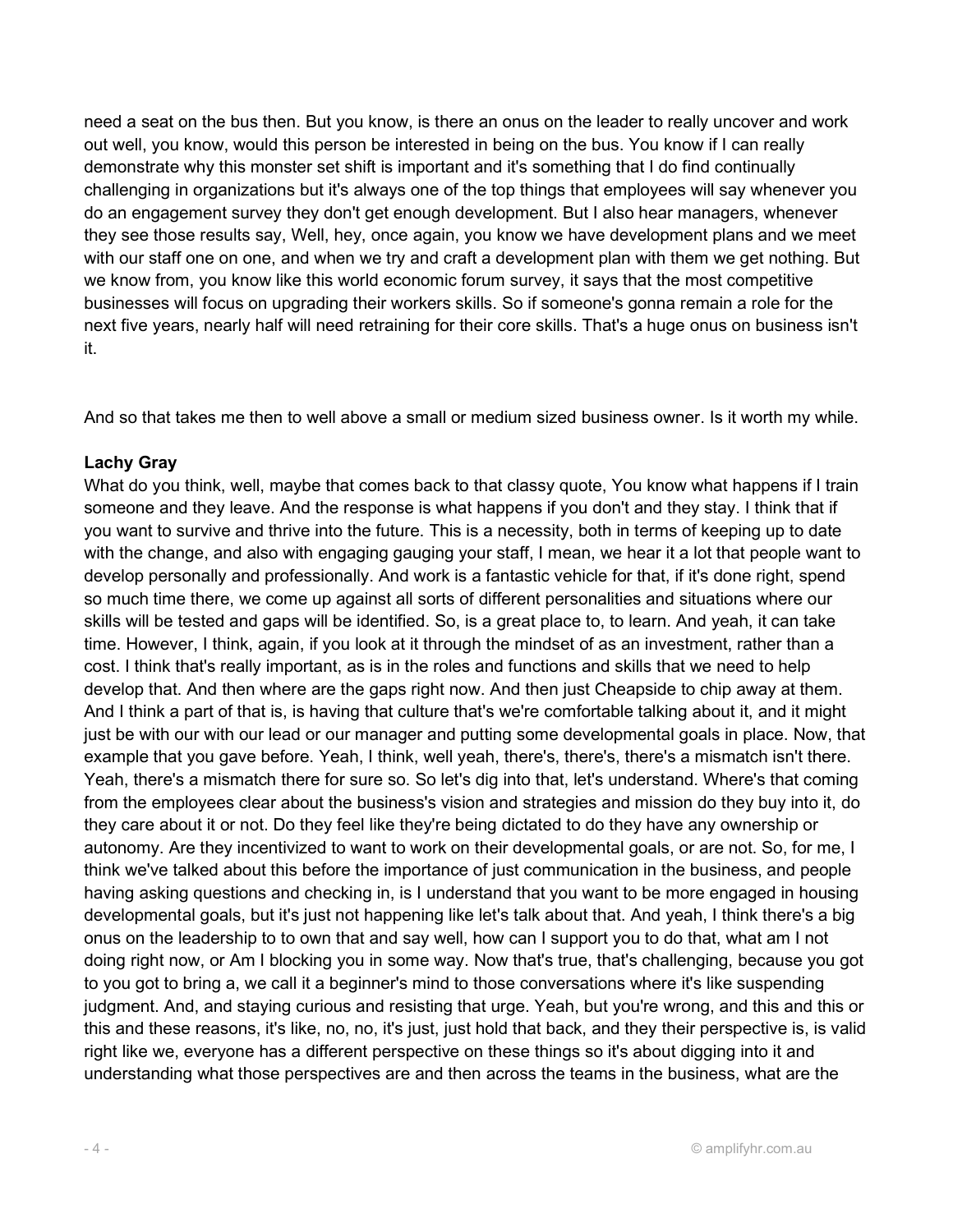themes that we're hearing, and then can we identify those ones that if we are improved we'll have the highest impact with the least amount of effort. And then let's just get stuck in.

## Karen Kirton

Yeah and I think you're so right about the communication pace because now as you were talking I was sitting here thinking, why aren't you, an HR person looking. Because if you don't have the vision for the business, so you don't have that strategy and those goals, or even if you do have it but you're not communicating it and you're so right if people aren't tied into that, and they're not excited by it, then they're not going to want to develop themselves because they're not going to actually see where that pathway lies. And yeah and it is something that I do see again and again is employee saying they're not being developed enough in here that there's lots and lots of surveys out there and I was having a look at someone in preparation for this episode today, because you know Gallup which is all about employee engagement. It's 87% Was there a survey of millennials, say that professional development or career growth is important. Now some people might hear that girl that's just because the millennials well we need to remember that millennials, can be now 35 So millennials are actually a really large part of our workforce. So if you've got 87%, saying, professional development or career growth is important. Then, just providing a blank development plan and saying, Oh, here you go, just go and fill it out, that's not going to cut it is it. No or had a look at the HR industry in America, because it's a much bigger one that sh RM, and, and one of the engagement surveys, had less than 30% of employees being very satisfied with the advancement opportunities available to them. So then I thought well, Is there anything in Australia so there was something from Gallup in Australia, and it said only 14% of employees in Australia are engaged in their jobs. So, you know, so that there's, there's a direct link between learning and development and engagement in our role so, and even though I threw out the idea because there is always people that will say, Oh, my person just doesn't want to develop and I've certainly had people in my teams that are like that and that's usually for personal reasons they're at a stage in their career where whether it's having young children or whether it's getting ready to retire, but they're just like you know what I'm just happy to do my job, and I'll get on with it and I'll do my thing but that's all I want to do. And, you know, at some point as a leader, you do need to respect that. But at the same time. You know I think that we know that the vast majority of people are looking for learning and development, and that as our businesses. We are not going to be able to survive or thrive, if we're not continually developing our people because if we don't develop our people. Then, our business is not going to be intermediate, you know, we're not going to start, like, you know, with your example was a \$12,000 of revenue compared to \$250 like, yeah, that's just a great sort of insight into what this can look like if you do have people focused on how to do things differently which comes back to that learning and development.

## Lachy Gray

Yeah, absolutely. And I do think that in some ways were set up, perhaps, set up to fail that might be too strong but just the way water certainly when I went to school and university how structured and formal, it was. It makes it very difficult when you get into a workplace where, like my job didn't exist like I went to a digital agency, as my first real job, and when I finished my degree, which was an art IT degree, I said, Well, what we're working on what jobs can I get. And they're like, Oh, I don't know I guess you could you could apply to Accenture. Yeah. And I thought, perhaps that was a bit late to be asking that question. But yeah, so. So if I've wrote learned all this knowledge and facts, and I go into a role that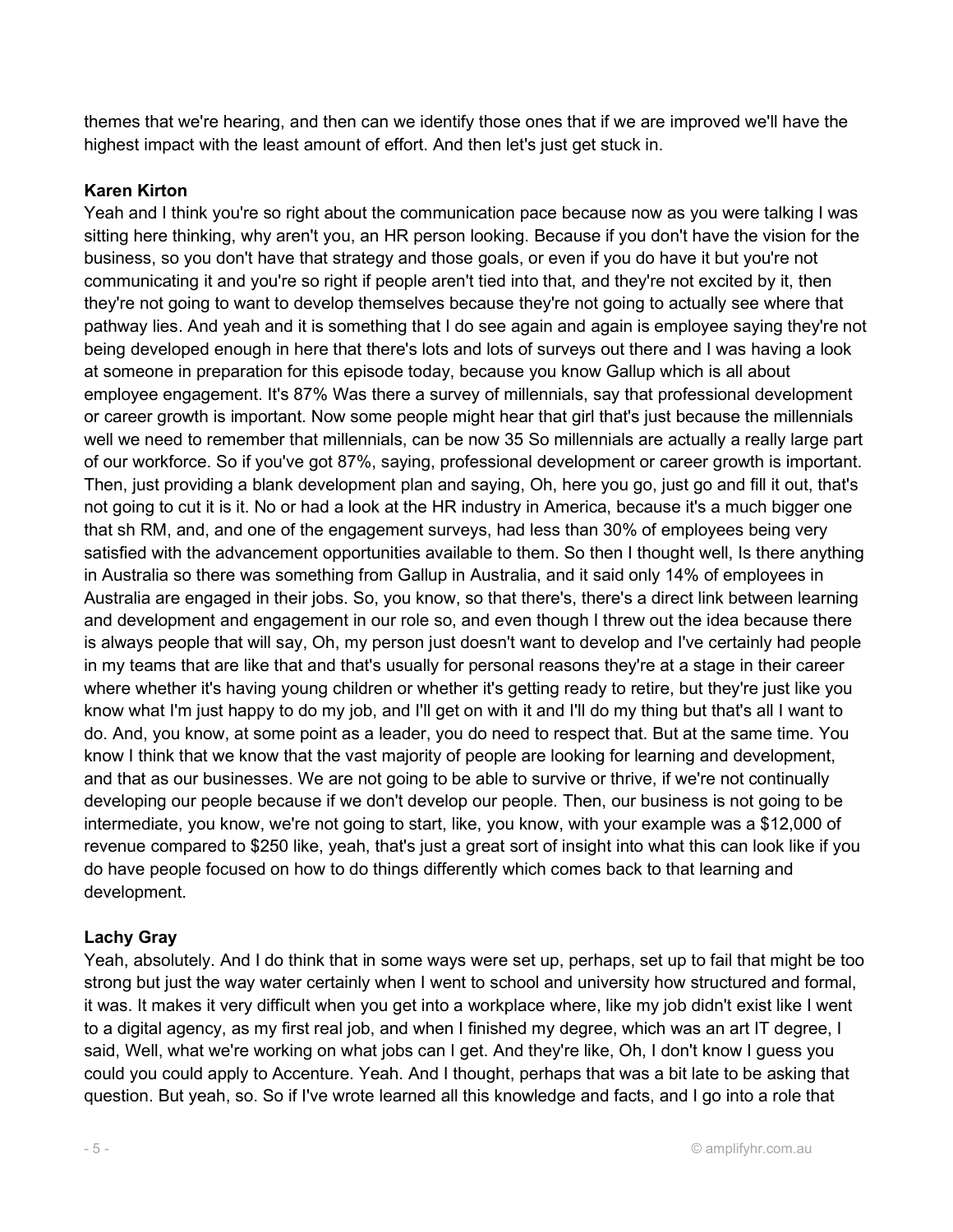didn't exist a couple of years ago. It's going to be very, very hard for me to succeed. And if the business doesn't have a culture of acknowledging that and saying hey that's okay we're going to onboard you, and we're going to invest time in training you and showing you the ropes so that set you up for success, then it's very very hard the employees, unhappy and frustrated and employers and I've been frustrated, nobody wins. So, one of my favorite books on this topic is called turn the ship around. And it's written by an ex us submarine commander. David Marquette, and he got tasked with turning around the worst performing submarine in the fleet. And I really like this book, because I think the odds were really stacked against him, and I think of the military and they're so traditionally top down, hierarchical, the commanding officer has absolute command. So, on the outside sounds like a terrible environment, and one that I guess in the workplace. We tried to shift away from for many years. So he's different though he, he takes on the job of trying to chase performance of his crew, and He does it by changing the culture, and his primary goal was to divest control to the officers in the crew. So, away from him as the commanding officer to his crew, which was pretty much unheard of. And he thought the best place to start would be middle management, and because he thought that I would have the biggest impact, and that I would be able to set the example for their subordinates. So I think from memory, there's probably three or 400 people on a summary, it's like, it's amazing how big they are. So, so, in order to get up to that point. The top down hierarchy was seen as critical for maintaining discipline and order right it's a potentially life and death environment. So to make a decision crew members were required to ask for permission from their senior, so he changed that. He wanted everyone in his crew to be a leader. And so he wanted them to be able to make their own decisions. So he started by giving them ownership over their, their leave. So, and rather than them, asking for permission. They were to replace it with stating an intention. So rather than say, can I take leave next Friday, they would say I intend to take leave next Friday. And if their crew mates are happy, give them a thumbs up if there are concerns or questions, the conversation happens, Then in there before alerting the wider team. And when I read that this a couple years ago, I thought this is a great idea. So we implemented that at Yano. So for our leave requests, which used to be approved by me. And I remember thinking at the time, I, this is kind of, kind of ridiculous, because that I've been asked to review and approve something, I don't actually have all the information on the ground, like their team will probably be best placed to know whether that is a good time for them to take leave. Is it going to negatively impact the team that's much harder for me to know I just didn't have the Intel. So the way we, we do it, then we still doing now, is that if the Yano wants to take some leaf I asked the teammates, I say hey I'm intend to take this days off or this week have is cool any concerns they talked about it as a team, if that's all good. Then it comes up to the wider team, hey I intend to take this week off, let me know if there are any concerns. Most of the time. There are no none, and off they go they booked in the holiday calendar. I don't need to be involved in that at all. And yeah cuz, because I think it's a simple thing right. But then, if you think about how that flows through all the other things in, in the day to day, where you would ordinarily have to say, Oh, is it okay if or can I, or are you okay if no, no, I intend to do this. Yeah, so what do you think about that.

#### Karen Kirton

Oh I love it, I think, like, in a larger organization that becomes very unwieldy. So, you know, if I, I was taking myself back to my last corporate job, where we had over 3000 employees, and I was trying to imagine that working. And it was a very hierarchical organization so it probably wouldn't but however I was then thinking about my team which there was about 25 of us. And yet when someone would take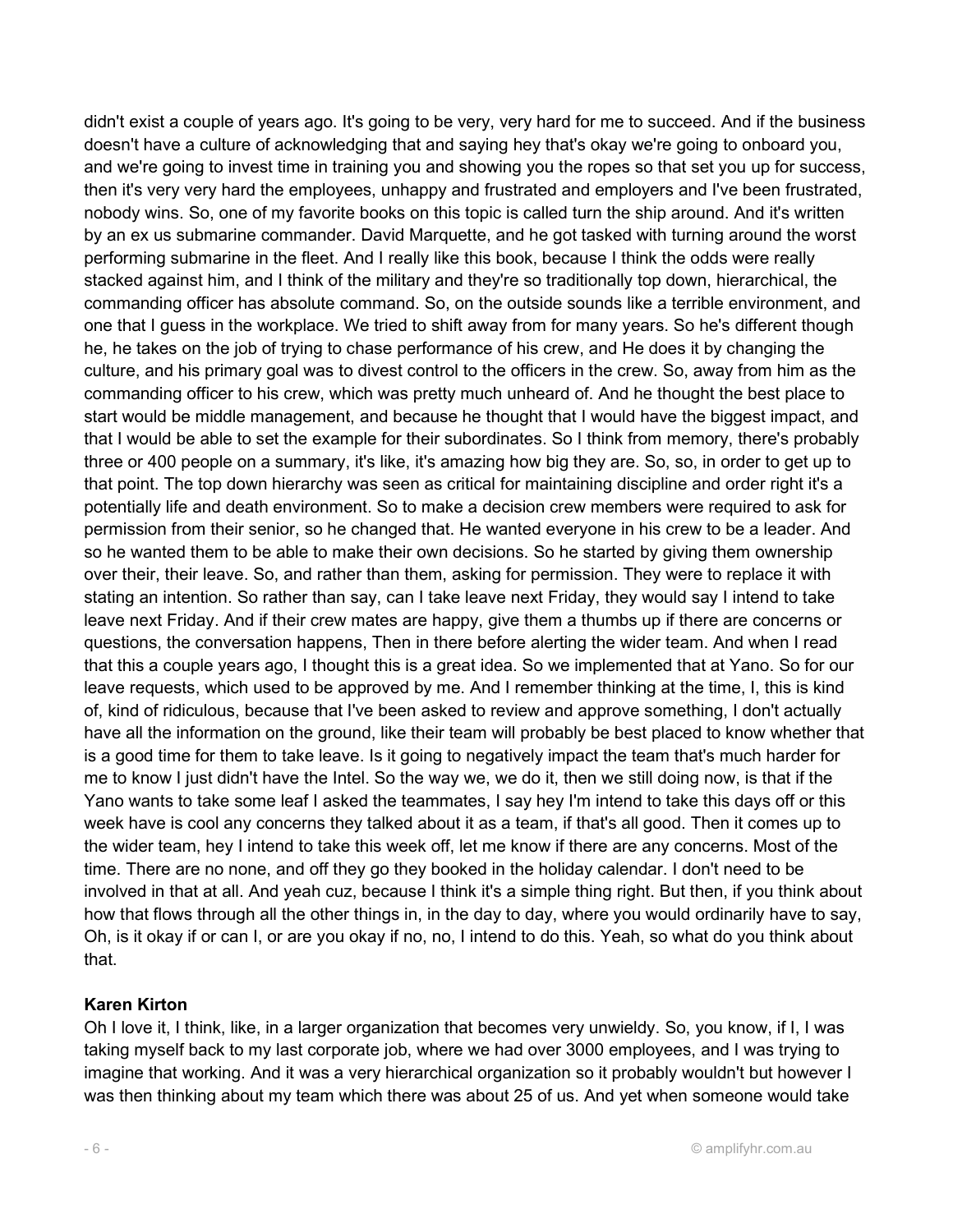leave from memory that that's something that we would discuss it a team meeting. Because usually school holidays are obviously the time that everyone wants to take leave so although we weren't doing it from, you know that very much as you've described it, you know, I intend to take leave. We did have open conversations about, you know, How you're going to take the school holidays off which week are you doing okay, we're going to cover you. So I think maybe in a lot of organizations that might happen but maybe not quite as, obviously. And then I think well why not, like, I think that's actually such a good idea to, because that is what happens usually people do need to talk to their team and say well, you know, is this gonna work for you. And if you're not comfortable with doing that then something's really wrong with your team isn't it. So I think that's a good flag, like if you think oh gosh, now I couldn't ask my teammates. You know if my lane is going to impact on them, then that's a big red flag that needs to be, to be worked on. So, now I really like it I think it's a great idea. I think there's probably a lot of HRIS companies that wouldn't like that because their systems are built on, you know hierarchy and going up through the chain to be approved. But, but it is an example, I think as well of how you've taken your own personal learning because you do a lot of reading and then say okay let's implement that into the organization, the fact that you've done that, I think well then encourage other people within your organization, to say, Hey, Lucky here's an idea that I got out of this book. So, and that's part of creating that learning culture isn't it, like we're not just talking about sending people off on to courses, it's about how our behaviors are demonstrated on a day to day basis and the things that we do within our teams that encourage that continual growth mindset. And that is one of the things I was considering with this topic was for small or medium sized businesses. They might just think that, you know, developing their employees is completely out of reach because it's just too expensive. So, what would be the things that you would say well, these are things that you can do on a day to day basis within your business that actually I'm not going to cost you any money but we hope to bring that learning culture, and I'm putting you on the spot, but I'm asking you because it's you know this is obviously a topic that's a bit more of your bread and butter and it's something that I think, you know, you've really been quite successful with with your own business at Yano,

#### Lachy Gray

also has very kind of you to say, Well, firstly, I would, I would question that premise that that assumption that that's been made there, but it's expensive. And I think that's important to do right so if I think back to this book do you think again, I think it's okay to question assumptions if it's done in a way where you're trying to align and collaborate with the person rather than be adversarial so for me it's like okay, so the counter position to the fact that it's expensive to invest in your people as expensive when, when they leave. It's expensive to hire onboard, continue to train and then they leave. And you probably know those stats better than I do but I think it's up to can be up to 150% of the salary, you know the cost and the time. So I would first of all challenge that assumption second reading. I'm doing at the moment suggests that people are changing jobs. If they're not getting what they want, and perhaps that's always happened and we're just a bit more sensitive to it now because we're looking for it because it's like oh, if, if, businesses and remote or for businesses and in person or people going to move jobs and so I don't know what all the various reasons are, but it does seem like there's a lot of movement. At the moment I keep getting these emails is staff turnover a problem for you. You're trying to retain your stuff and I think wow like this must be a real theme at the moment. So, I think, to, to answer your question, I think I would start with. Yeah, what does success look like for you in the business in 12 to 24 months time. Does everybody know, has that been communicated with the team.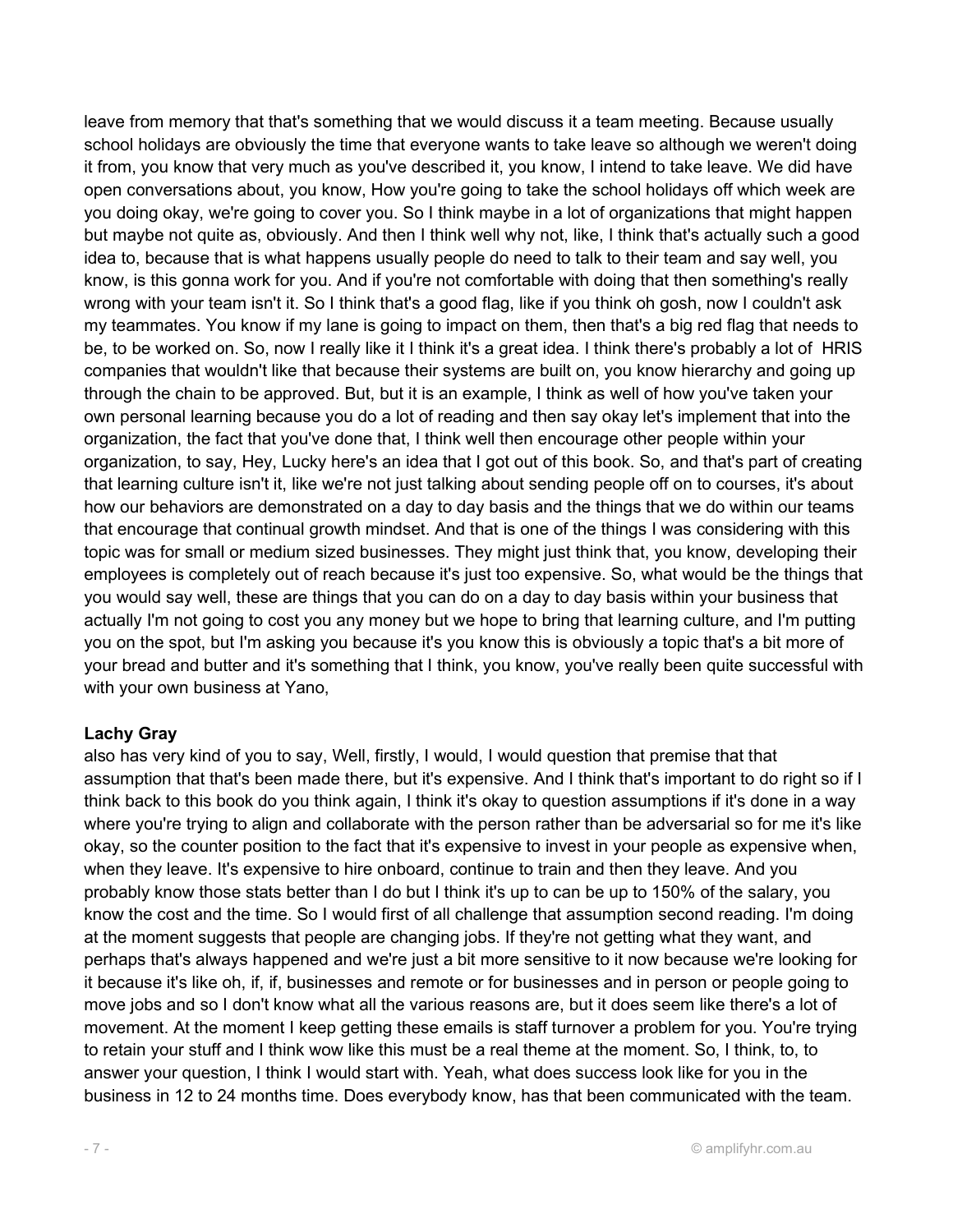And then working backwards from there to identify roles and functions so what do you want to achieve, what are the key milestones, what are the key work practices and knowledge and skills, knowledge and skills that you were going to need along with the biggest gaps and barriers. There might be some people in the organization, holding you back and they can tackle that sort of separately, and then identifying those one or two key areas to focus on. And this is the thing that I think is really important is to, to pick only just pick one or two things I do, they're practical, and that's what I love about that. David market example. Right, it's, it's very achievable, and in isolation is very small change, really. However, I think the, the outcomes and the results can be exponential. So I think it's trying to identify a few things like that, where can we give the people, our team a little bit more autonomy, there'll be more ownership. And that might be yeah no, like, leave requests, or how they progress to work from home even, can they make those decisions themselves if they're still sort of doing hybrid. Also, if there's a few people who are really interested in this. Create a you know a bit of a committee or just a group to get them together, and they can represent the everyone else in the organization, and try and make it happen. And one way to think about this is it's to think of it like as a as an experiment. And even as r&d. So, put a little bit of budget against it, even if it's like, you know 1000 bucks, with some budget against it put a timeline against it and give it a go and give it to that group and say hey, this is an experiment. And I'd like you to come back in three months time, and, and tell me your findings. And I think that's already a big step forward, and potentially I'll learn a lot off the back of that alone. And then the other thing, which is something that we did is actually creating a handbook for culture, especially if, if you've had to go hybrid. So, what are the what are the values in the business, how are they practiced, day to day so not just values sticking on the wall like integrity, respect, honesty and transparency. That's great. How are they, how are we going to know if that's actually happening. Dates today. How do we communicate with each other. What's everyone's expectations of each other at work, and how do we use tools like Microsoft Teams or slack, Zoom, so we're all on the same page. How do we have difficult conversations with each other, how do we check in our well being. So, I think, I don't know that for us. Having gone fully remote, we've been forced to do this we've been forced to write it down, because there's something about the office where some of these things are just present that like you walk in, you've got things on the wall, how you set up the office, it communicates culture. When you're fully remote, you've got none of that you've got to create it from scratch, it's intangible. But as much as the outcome of that, I think, is powerful, it's actually the, the journey it's like it's the work doing it, there's conversations that you're having, it's like, Oh, is that how you think about that. Okay. And so why are we spending so much time talking about how we run a meeting. Well, because we'd run a lot of meetings. And we want to run them as productivity as well as possible. To maximize the time, so we write an agenda prior, and everyone reads it, ideally we everyone adds notes to it, I synchronously. So the meeting itself is more of a discussion than everyone comes in just arrives and then looks at everything for the first time and thinks off the top of their head about what they want to say. So just, just things like that so I think it's actually, it's often the, I think for my experiences the process. That's really powerful and getting people to buy into that. If they will, if they want to know because they have to because they want to. And then they've got ownership over the the outcomes, and then when new people start, they're the ones who are onboarding the new people say hey, this is how we communicate at Yano, for example, and I, personally, I get a massive kick out of that, because that's staff lead. Yeah.

#### Karen Kirton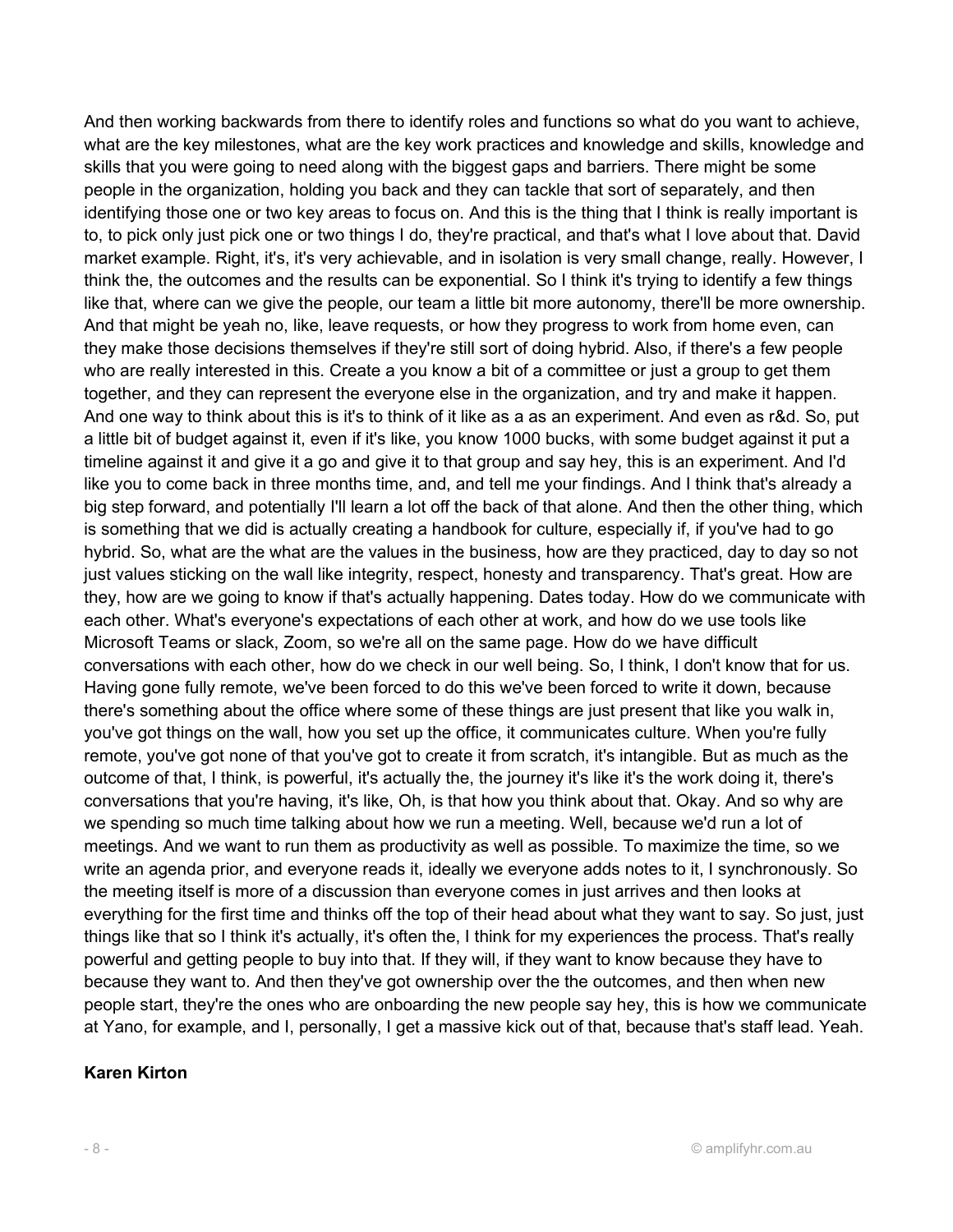Yeah and I think, you know what I picked up on your what you've been talking about is, firstly the idea of meaningful work, so you know if we're if we're working out what are the skills that we need in the business and then we're developing people to those skills and you know, like you said having staff lead onboarding processes, you know, in meaningful work is going to drive engagement and that's going to stop you from doing that emails while you're caring about the emails teenager type stuff because you won't need those emails because you're retaining stuff, and also the idea of how do we actually get like minded people together. And, you know, having them bounce off each other because there will be people that are more interested in continual learning than others. And it made me think, one of the things that I used to do with my team meetings. When I had a much larger team is, I would actually just have a section of that monthly meeting where it was open to anyone was basically like an open mic, so you know you had to tell me beforehand and nominate the meeting but you know what, what do you want to come and talk to us about can be anything you want. And one of them that really stuck in my head and actually changed my behavior as well as one of my team members and she won't mind me saying she's a very left wing hippie dippie kind of person fantastic woman. And we're still great friends. But, you know, she came to the meeting to talk to us about plastic soft plastic recycling the shopping centers and Coles and because back then, none of us, even knew that that was a thing. And so you know it was it was a topic completely unrelated to our business or what we were doing but that was the idea of it, it was just about bringing something to the meeting and presenting to the rest of the team, something that you had a lot of interest and passion in. And then we all got some learning out of something different. So, you know, so that's a, another way that people can can do this it's just put it out to the team and just, you know, see what bubbles up because I do remember laughing quite hard because she would wash all of her glad wrap. Yeah, which I just found crazy but over time I've become more and more guilty about single use plastics. But I still think about her every time I use glad wrap and, you know, when I get beeswax wrap so you know we're talking, this was over 10 years ago, that that would have happened so that really stuck in my mind so I think that's the way to do it as well I think you're talking about just having conversations with people, and, yeah, it's that classic. Everyone's heard I think of you know the Hawthorne effect which is here that experiment from way back in the 20s, where the Hawthorne plant of this electric company spent five years studying 1000s of workers to try and work out what was going to impact on productivity and they changed the lighting rest periods coffee breaks, together free lunches at shorter workdays different locations I tried everything. But what they found was that it was just when the workers were given special attention was when their productivity increased so the fact that they knew they were being watched is what caused the productivity to go up so you know though it's an extreme example I think what it does show is that, you know, as people we do like people to notice what we're doing. So, so you know that's another way that we can develop staff is by actually giving them that attention and having those conversations and, you know, having those one on ones or or really digging down if they've got a blank development plan, then saying I will you know, why is it blank. And, you know, and I totally agree with you, you should only be concentrating on one or two things because any more than that you're just not going to do it. So I try to encourage people to, you know, have one thing that they're going to do over the next two weeks and that could just be listening to a TED talk, you know, reading a chapter of a book or it could just be talking to someone in the business that they haven't spoken to in a while, like, it doesn't have to be anything that takes a little time or is expensive. And then once you've done that for the two weeks then okay they pick something else that you're gonna do over the next three weeks and generally over time people will build up what they're doing. So rather than just doing that one hour TED Talk, all of a sudden like oh, actually I'm gonna, you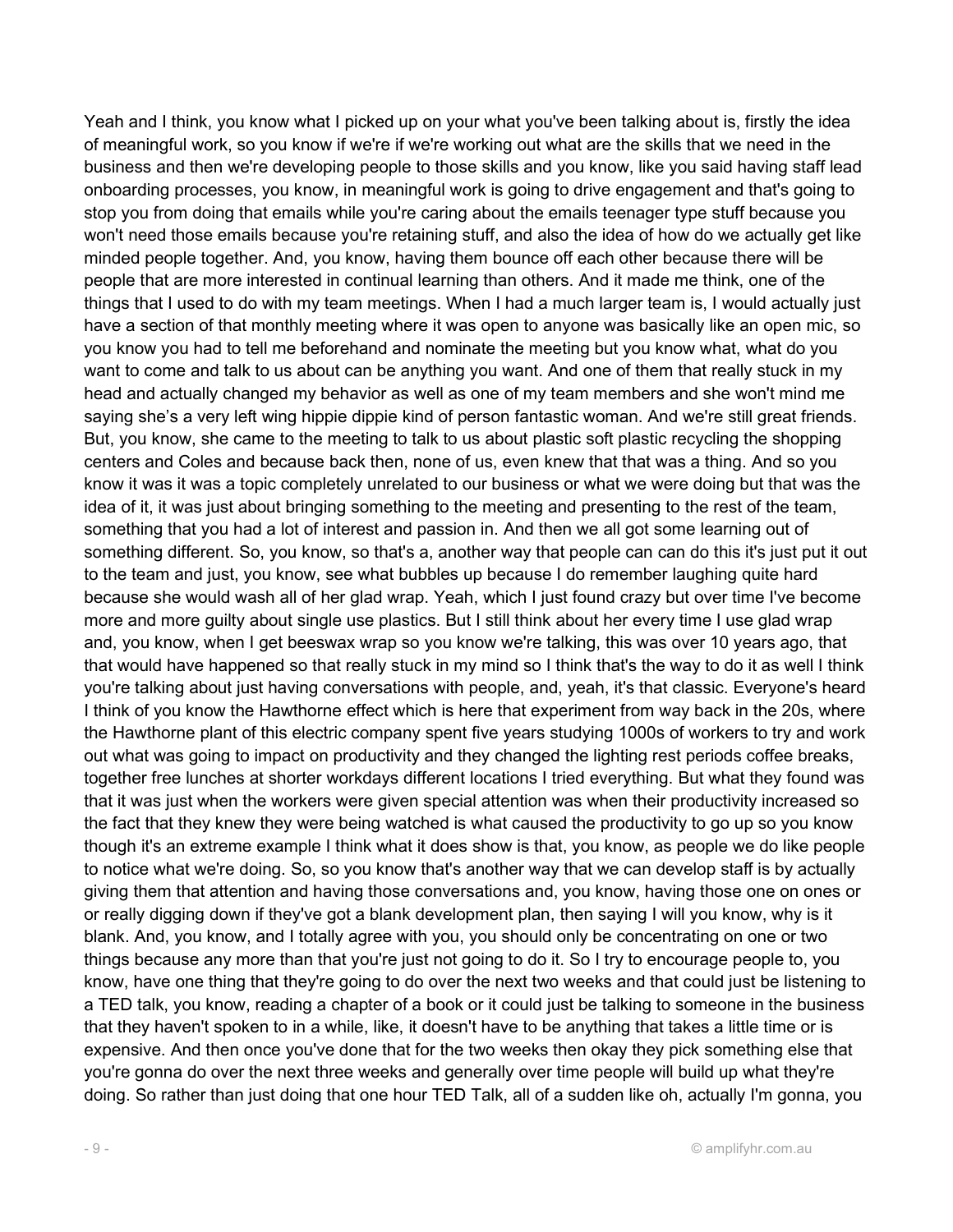know, Go and do this LinkedIn online training course. It'll take me an hour a week and I'm gonna do it over three weeks and then that's gonna be my development goal so I think sometimes it's, it's also just helping people to understand what development is and what you say was just, yeah, just really I thought was so insightful about the way that we learn at school and university then we go into the workplace and that's why we're so stuck this idea that I must do a training course in order to develop, you know, and it's got to be actually sitting down in a classroom with a workbook, which we know that's not really going to help. It takes a lot more than you know, just a short training course to to get any change but. But I think you're right, that is where it comes from this idea about how we develop ourselves.

#### Lachy Gray

Yeah, Yeah, and I have got young kids and, and this has been just highlighted to me in such bright lights, watching them learn. They, they're not afraid of being wrong. They're not following any rules, they ask a lot of questions, they try stuff, they make mistakes, and I get feedback, and they try again. And it's wonderful to watch isn't it because I guess the ego is not online yet as well. Yeah. And then that changes so fast. The ego comes online, and we become a little bit more self conscious about not knowing something. And to your point before about the growth mindset yeah you, the opposite of that is to have that fixed mindset. And I think in that growth mindset book they talk about kids as young as four. Having that fixed. Well, demonstrating that fixed mindset already when they're playing with toys and that's, it's just, wow, blows me away. And so if that's not identified. That's potentially for life. Oh yeah, it goes through, and then

#### Karen Kirton

to break as well, especially if you don't even know, like if you don't even know what fixed mindset and growth mindset is like you're not even coming from a base of knowing that you potentially have a problem.

#### Lachy Gray

And then you go to a workplace with a potentially unhealthy culture very rigid, and you are not being set up for success. So, I think, yeah, thinking about how we learn, and coming back to the mindset. I think that's really important. So, I really love you. I love you example, and I think that's it it's like showing up at work. Well, for it to be okay to show up at work. I think that's the key thing isn't it so it's got to come from leadership. And ideally, not just by through words, but through actions that its latest it's okay for a leader to be vulnerable to say that they don't know the answer to something, but we're going to find out together. I think that can be incredibly liberating because, again, it's a it's a, it's a nuance so language tweak, but it's really powerful because then a thing. Oh, so that means if I'm doing something and I don't know. That's okay. And therefore I'm more likely to ask my colleagues to help, ask questions, and probably produce better work as a result. And I think this for me one of the key things in a healthy culture and a learning culture is feedback, because I think it's a foundational element of learning. You need feedback to know where you're at. You don't get any feedback. How do you know how you're going. And I think, like from my experiences I was never taught how to give or receive feedback. And most of the feedback that I received was negative. And it was General. Oh, we don't do like that. Oh, that's that's not how we do oh that's, You didn't do a good job on that. Okay. So, if I were to do it differently in the future. Which part of my changing. I had no idea. So, one of the things I'm really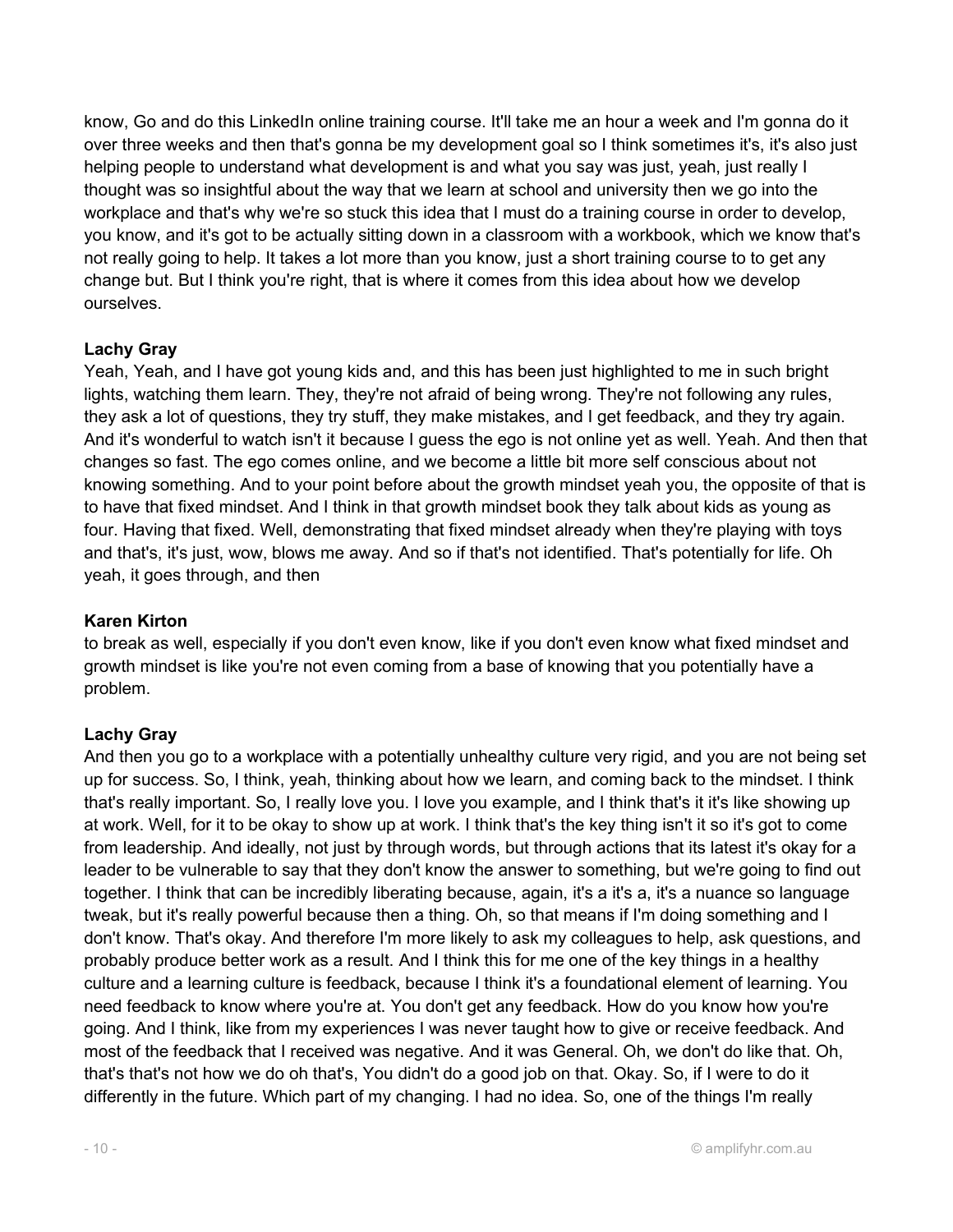passionate about is, is feedback in the workplace, and actually practicing how to give and receive feedback. So we've got a framework was very simple really. We take everybody through. And in a nutshell. It's. Think about the feedback in terms of what's the behavior that you observed. What's the impact. And then, was trying to assume positive intent, so that the person wasn't doing it to be malicious and ask for their permission to give them the feedback Hey Is now a good time and let them know we want to talk about that I'd like to give you some feedback so they've got. They've they have permission to say no, now's not the best time. Can we talk about later. And then we roleplay at once a month. As a team, I now it's online used to be in person. Now it's online, we pick a couple of scenarios and we actually talk through it. So we talked through a scenario we identify all those outsiders went through as a team, which is really fun because one of the things with, with, When we talk about behavior. So for example, Sally has been lights the last few meetings. What's the behavior that we identified there. The behavior is that she's like, it's really easy to add on some judgment. So, well that's because she's a squishy lazy. She can't manage your time off Sally She's hopeless. Now, what's the behavior, she's like, what's the impact. Well, that sends us as a signal that signals to the rest of people in the meeting that Sally doesn't respect their time perhaps. And I think it's really powerful, just even talking through that as a team and we would catch it every time that that judgment are coming. Oh, is that, is that a behavior judgment, oh yeah that's actually judgment, all we can say is that the behavior is this. And then, we, we practice it so someone gives the feedback, and someone receives it and then we swap them then we talk about that experience which is super awkward at the start. But, and now in zoom we actually use breakout rooms, so we just, we break out, we automatically get paid, or randomly get assigned into the rooms, biser, so we just do it in pairs, so it's good, so it's a little bit of a safe space, it's only two people. And then we come back in as a group, and then talk about it. And then, we, we try and we try and really encourage that we're giving and receiving feedback within the next four weeks until we do the next roleplay. So we've got a thanks channel in Slack, where we regularly shout out each other things that we've done that we appreciate. And the amazing thing is, it feels good to receive it. Or, of course, to give it, but then just a witnessing. It's crazy, I we all, we talk about all the time, right, just to watch someone else giving and receiving positive feedback, feels good.

#### Karen Kirton

Yeah. And I think it'd be a bit dopamine hit wouldn't you even. Yeah, you just watching someone else achieved their goal but you're still getting that.

## Lachy Gray

And even when we roleplay. Right, and someone gives you positive feedback, it's just based on a made up scenario, it still feels good. Yeah, like, it's like the body receives it in the same way. Even though the mind knows that it's, it's false. Yeah. And, and I think it helps to build trust. You know we've talked about trust before I think trust is fundamental, but it's like okay great, Lucky. How do we just create trust. And I do think trust has to be earned. And I think this is one way to do it. And, also, that we try to practice we try to give positive feedback to negative in a ratio of five to one. So at least five pieces of positive feedback to one negative, Or can we actually call them negative constructive feedback, so it doesn't have that label. And I actually got that ratio from relationship counseling. When I was reading about it. And they would. The study was, they could look at a conversation that a couple was having until you how healthy that relationship was just based on that ratio, because what we found is, because you need to build up the trust through the positive feedback, and through knowing that the person has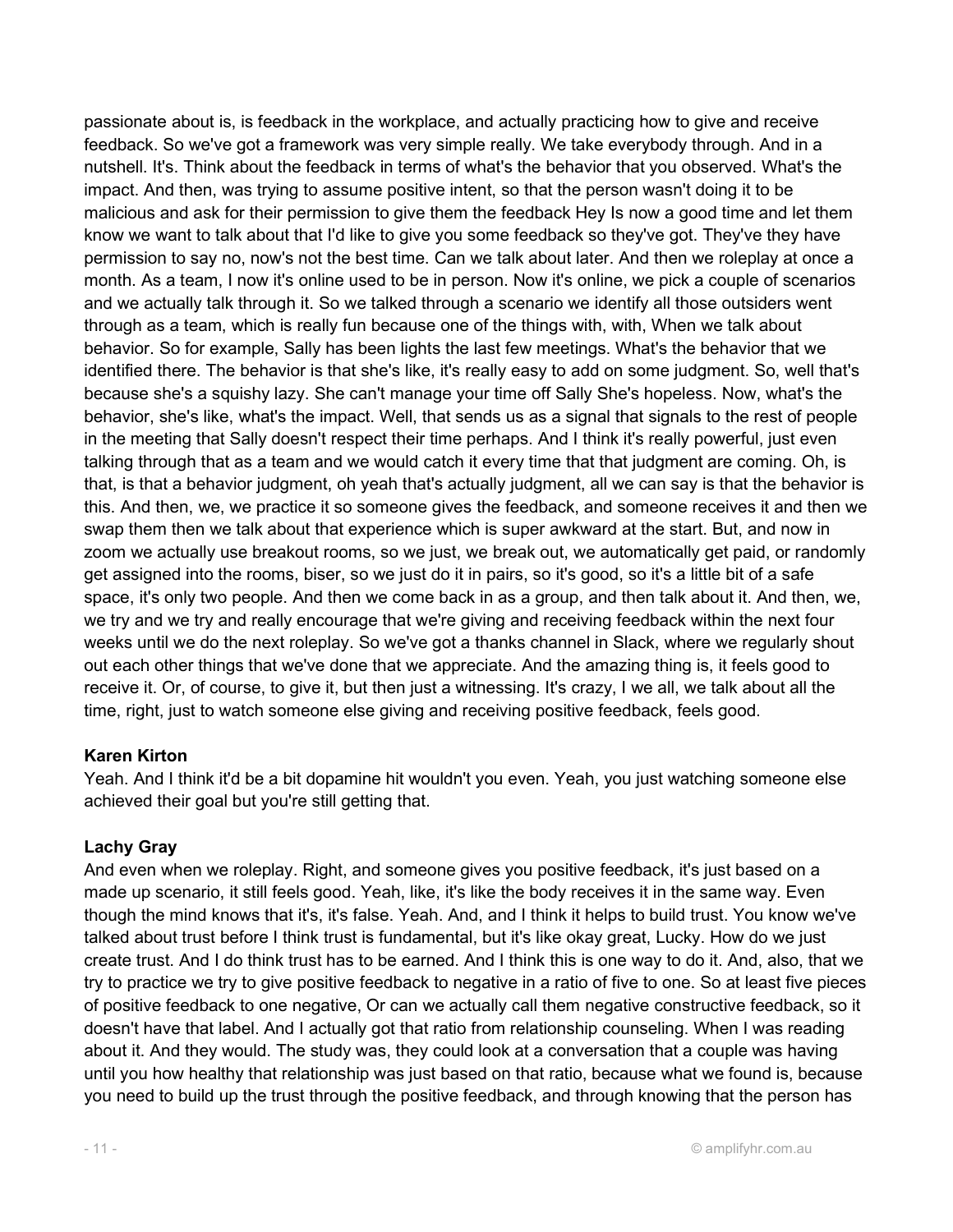your back. So that when it comes to giving that having that difficult conversation. It's a little bit easier for you to assume positive intent on their behalf, rather than, are they saying that to put me down, or to put them ahead and make them look great in front of our boss. So I think it's

#### Karen Kirton

harder to find the positive I know that sounds weird but just the way that we're wired as humans. When you actually have to sit down and say okay, you know I need to think of five positive things it's not gonna be that difficult, but we don't often sit down and think about that, whereas the negative causes us pain which is why we're more likely to give the negative.

#### Lachy Gray

Absolutely. So there's a great quote around this which is Teflon is for the positive and Velcro for the negative. Where, positive, positive feedback and compliments and so on. I seem to just slide right by that one negative thing, And I know this. If I have a negative experience, you know, when I'm doing my shopping so for example if someone, I don't know something or glares at me or whatever, I remember that. Why, it just is not beneficial to me in no way. Yeah, but I remember that and the five positive things that I had at work with the kids or whatever. It's hard for me to remember it so just being mindful of that I think is powerful, but they're fragile as human beings. We're so fragile, especially this time where there's so much change. But then, and I've experienced this myself is often, I think we, we can assume that if someone's doing something well, that they know that they're doing it well, yes. Thatcher said I think is false, like they, we don't know it, unless we let them know. Yeah. So, especially for people who are I don't know maybe really confident presenting or they really, they manage their time really well they write really well it's like oh well, they've been doing it for years. You know that's probably that's just who they are. But what happens if they've never received positive feedback on.

#### Karen Kirton

Oh and so lately happens, you know, I've come across people like that I remember someone I worked with who's actually still a friend of mine and she was such a great presenter. And I remember saying to her, like I just I love the way that you present like because even, you know, and I do a lot of presenting but I still get that feeling of nervousness And she said, Oh, are you kidding me, she's like, Look at my hands are shaking I'm covered in sweat. Yeah and it was just me just say, Oh, wow, like, I would never pick that up in a million years I think you did such a great job for these reasons. And I think because she was such a good presented no one had actually told her that, like, here are the good things that you're doing, which is why you're doing so well so, and I, I've always kept that in my head because you just, you just don't know Do you like sometimes you think people are great at something, but you don't actually realize that they don't realize or they might think they're terrible at it. Yeah, it's really, humans that are interesting creatures,

#### Lachy Gray

but we are interesting. Yeah. And, but the thing is that we've got some idea of, of how our brains work, but we don't always practice it, and it's funny but my, my business partner Mark has his own personal Slack channel. I think it's called Mark happy, or something like that. And any positive feedback that he gets that via slack, he puts in there for when he's having a bad day. And he's a bit down he goes and reads it, love it, and it can just reframe. His current perspective, which can feel all consuming, and then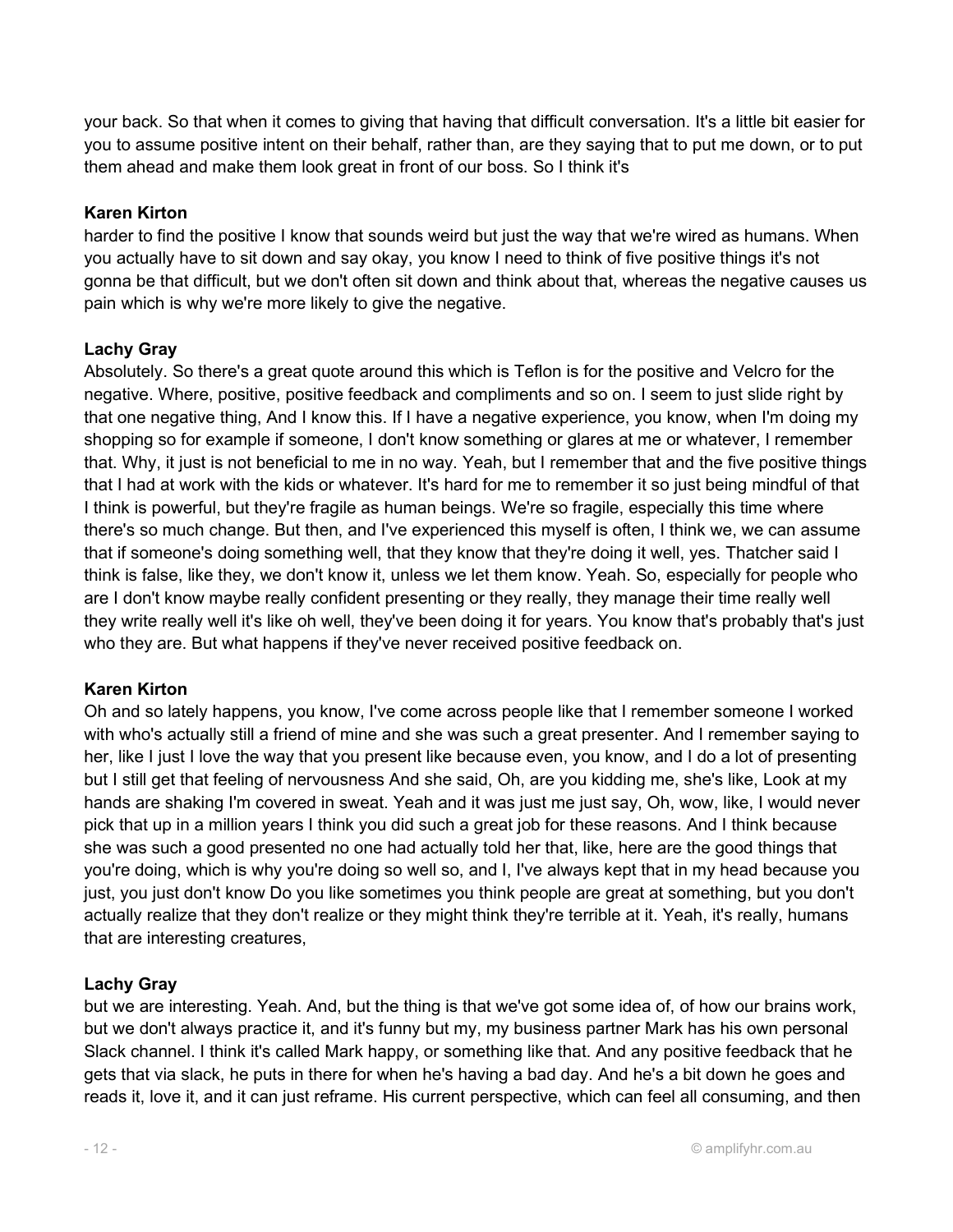it's like, hold on. Yesterday, I was on top of the world. Yeah, which means tomorrow. I'm probably going to be okay. And it's little things like that, that we're not so I've got my own channel now. And that I use works it's another little simple thing. It sounds super funny and silly but I love it.

#### Karen Kirton

It's really powerful think about like Master salesperson, and, you know, is there any job in the world where you just get knocked about the head everything could say other than a salesperson like you know so, so I can say, yeah, for a salesperson to have a mock happy channel Oh, absolutely, I guess, they're probably every second day, but also for you as a business owner, like you know we're often the people that we're not going to get that feedback so sometimes it's good to go back and go, Oh no, actually I am doing okay. He, you know, because you don't have that someone above you, that has to do it. So, yeah.

#### Lachy Gray

Well that's right, and Adam grants done some research on this, he's that organizational psych, I mentioned before about leaders in the business, asking for feedback. So, in this business, they wanted to have more more feedback between the teams and from the leaders, and so they tested the leaders asking or requesting feedback, which we've worked for a little short time and then disappeared again that effect disappeared. And what they found was most beneficial and actually long lasting, was when they excuse me was when the leader, actually criticized themselves. Here's something that I've not so good at, here's something that I'm working on, and I would love your feedback on it. And the reason why they think that worked was, because there is that element of fee. If you're short your leader can ask you for feedback. What happens if they don't like it. Yeah. What does that mean for you in your role like is it safe. So, if the leader criticizes themself. Then, the signal there is that they're probably okay to receive it as well. Yeah, the comfortable there. The ego is balanced. So I've really taken that on board and I'm trying to make a habit of doing that because I asked for feedback a lot but it's, it's often general like, I'd love to. I'd love your feedback on this and I think that's really hard.

#### Karen Kirton

Yeah, I love that I'm gonna give that a go because I'm terrible at lots of things so that's that's not difficult.

## Lachy Gray

So where do we start. Here's my list of 100 things.

#### Karen Kirton

And it just made me think, actually, on that and then also when you're saying before about, you know, leaders, kind of like pulling back and letting their employees make mistakes and you're giving that ownership because I suppose I'm funny that happened this week we have a client who Elaine in my team is her main consultant, but I work with her as well and I've known her for a long time, and she was sending some emails this week to Elaine but copying me. And I have a thing that if something sent to someone else and I'm just copied then I, you know, I look over it but I don't actually go into any detail. Um, and then a couple of days later I spoke to Elaine and she said, Did you think my response was right and I said I'm sure it was, she's like, What do you mean?! she's like I thought you were checking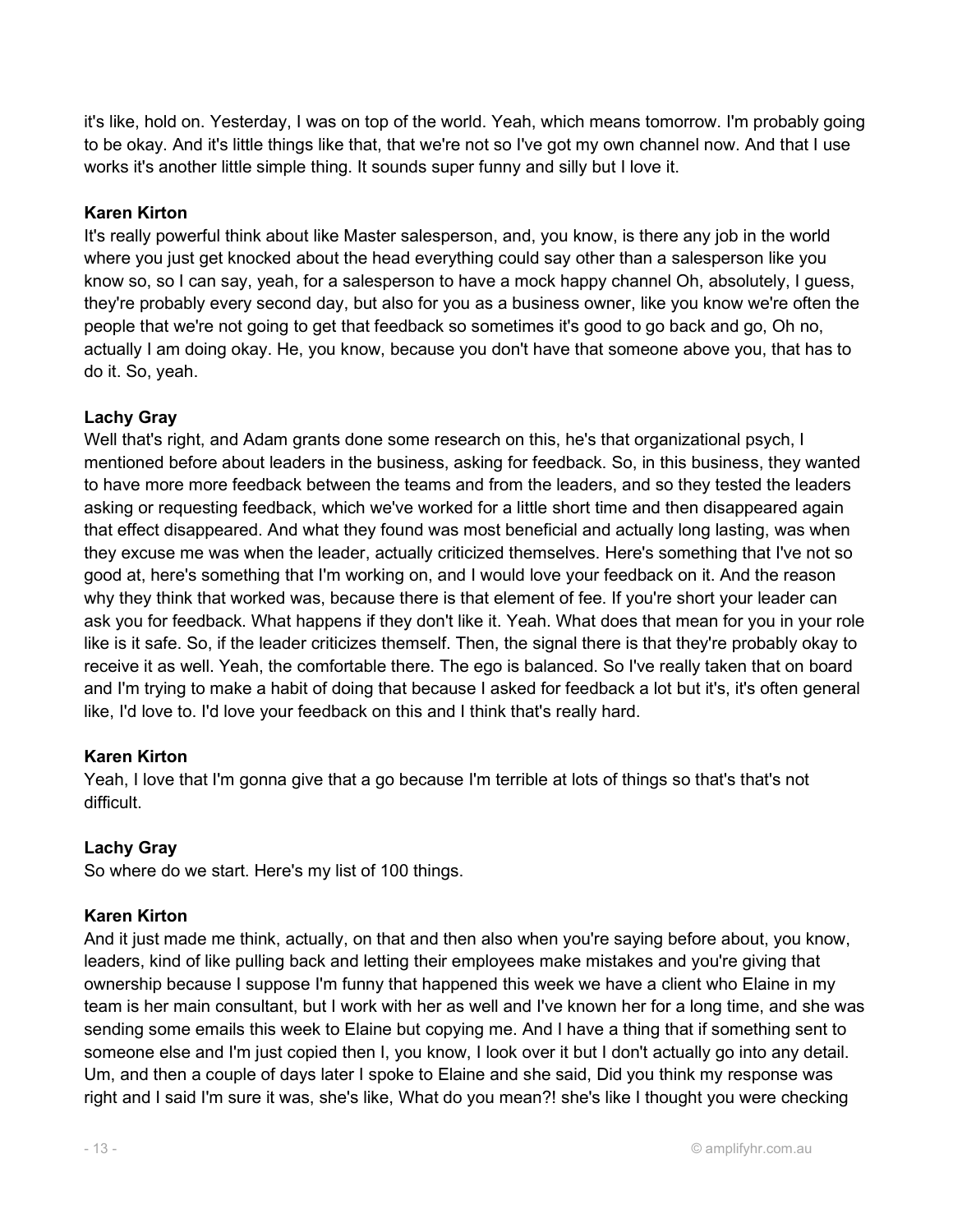what I was doing I thought that you would jump in if I was incorrect. I was like, No, was the email was to you, and I know that you can do this, I don't need to check your stuff, if you aren't sure then, you know, just ask me because don't assume that I'm actually looking at it, and that was a bit of a wake up call to me because I have always been probably a little bit too hands off. And it has been, you know, a criticism of me as a leader over time is that, you know, I, I do just let people go. And I probably shouldn't do that as much as I do, or I need to communicate that better, what I'm doing. So, yeah, so you've just basically given me that as my homework. You know I need to think about. Yeah, those sorts of instances and how do I communicate better to my team about well, actually, this is the way that that I work so if you, if you do actually need help or feedback was something that I need you to actually like, tell me that it lady because I don't get the hint. So, but yeah I love that you're doing that practicing of negative and positive feedback as well and you're trying to keep that ratio of five to one. When you first started talking about it, I just thought off the level of discomfort is like super high for most people walking into that, I think, but because you're doing it every month, like, I can see that it would become fun. It's just Yes. Yeah, but as a new person walking in it's like wow really this is what we're doing.

#### Lachy Gray

Yeah, what am I signed up for. Yeah, isn't that the thing though, it becomes normalized, yes. So, and because you're being vulnerable. Yes. So, some of these things that we're talking about, it's actually a vehicle to achieve them whilst learning at the same time. Yeah, so it's really powerful and I've only come to realize this, the more that we've done it, we've done it for a couple of years now. And I now look at it as one of our key foundations, you know, on our culture, because it takes so many boxes and we've evolved a lot as well. And actually, we did on Monday. This week, I had a scenario in there was more about checking in on someone's well being. Because my assumption is that often the desire is there to check in on someone, but we might not know what to say. Yeah, I don't know have the words I know how to approach it, and especially when you're remote because you've got to be explicit about you can't just walk past and say, Oh hey, here you go, are you okay. And my concern is, if we're thinking. So and so it looks a little bit withdrawn or a little bit quieter than usual. I wonder if they're okay, probably okay, I'll check in with him tomorrow. But what if they not. Okay, so we had a scenario in there that we talked through. And it was use a very similar framework, but it was just about checking in and saying yeah, like you don't seem to be your usual self. How are you going, and then we're going to do some more work on that which is giving some guidance as to what happens if they say that they're not okay. Yeah.

#### Karen Kirton

Mental Health First Aiders can really be important in those situations if you have people on the team that I'm particularly interested in, being skilled up in that kind of area, because that there'll be people that just are not comfortable with those types of conversations at all. And there'll be others that are actually really super keen to help their colleagues.

## Lachy Gray

Yeah, well my, my hope with my sort of ultimate goal with feedback is that it becomes such a normal part of our culture that we don't even call it feedback. Yeah. It's just what we do. Yeah. And the same we're checking in. I think I'm going to check in now and have a chat. And we've got those frameworks there, which again comes back to the mindset like mindset and frameworks for me are very similar,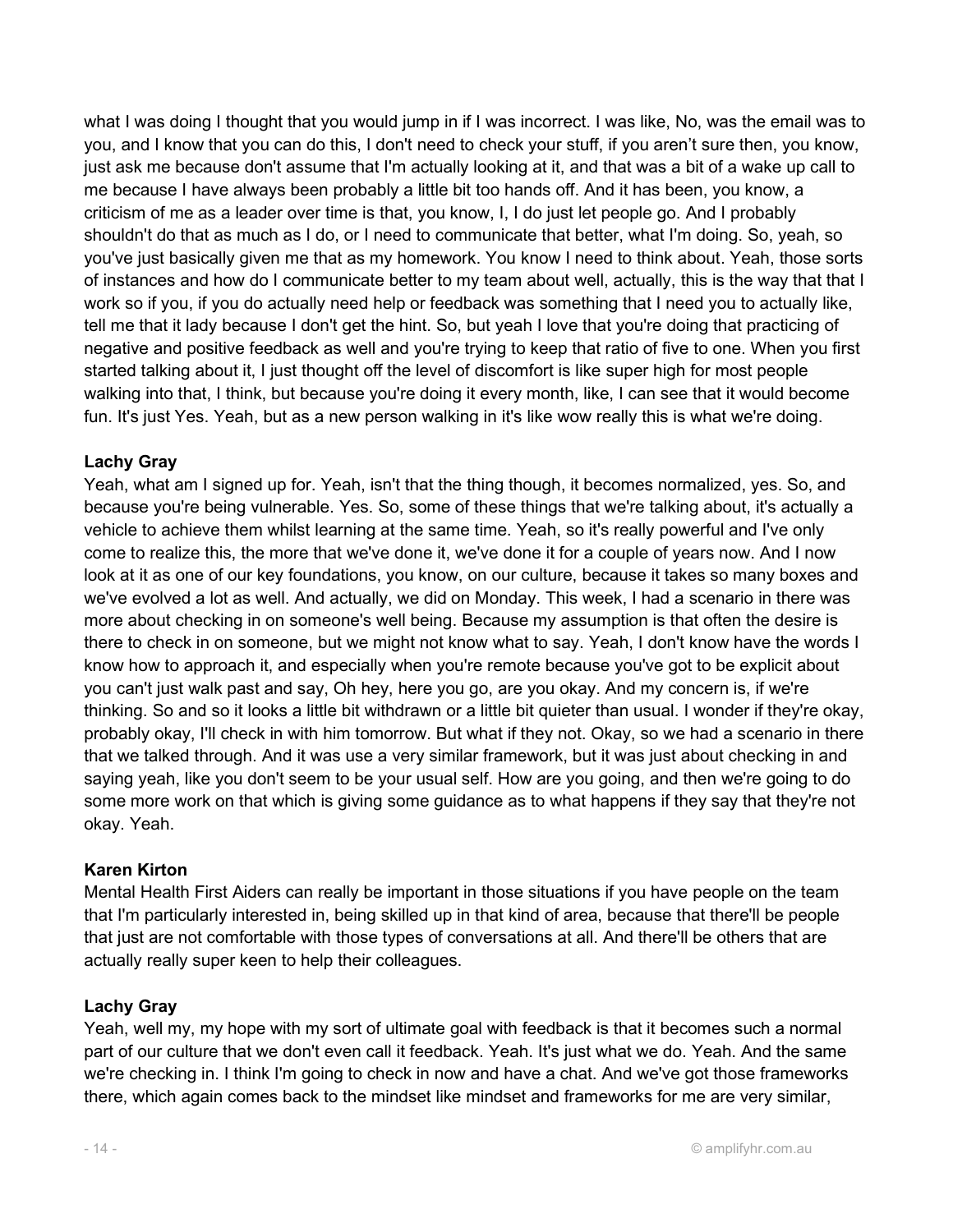because they're things that are really quite simple. They may change over time, they probably should change over time, As we think again, but they can be applied to whole bunch different scenarios and situations. So they're not fixed. So it's not like knowledge. For example, which might be out of date very quickly. And that's as I go on in my in my career, I actually put a lot more emphasis and value on on frameworks, just tell me a couple of frameworks and it can be applied. And what I love about things like feedback. I probably use it more in my personal life and in my professional life. Because conversations with family say are arguably harder, because you're all the history and emotional context and then your family. Yeah, you don't leave in that conversation, it's definitely, yeah. So, and I was always say to the team like yeah this is, this is for you as a person. And yeah, you, you, you will use it at Ghana, but you're just as likely, and more more likely to use it outside of work. And as well, and also take it with them. So, how cool would that be is a measure of success. If somebody in a couple years tell us they're Yana within their lives gonna go somewhere else. A couple of years later and they, if they hit me up and say, hey, hey lucky I, I had a really difficult conversation. But that framework that we practice with it helped me. Wow. That would feel amazing. Well,

#### Karen Kirton

I think you're creating leaders of the future looking because you know there's a lot of people that don't do this are uncomfortable with their little organizations that don't do these. So, you know, and that goes back to what we're talking about today, which is that learning culture so what you're doing, by having that learning cultures you, you're building people up to be better people in their personal lives as well as their work lives but you're also building your organization future proofing that as well. So, and just talking about learning culture do we want to go to our article. So because I did some Googling, that's you do. Oh actually bringing because I'm going away from Google, not that I'm saying that Microsoft much better but I'm trying to do what I can to, to stay away from Google. So I did some digging, and I found there was a lot of articles about learning culture that were related to the agile methodology which I wasn't expecting that. So what it sort of tells me is that maybe this idea of learning culture again, you know, as we've been talking about remote working is this more aligned to businesses that are in the tech space. These days, has a, you know, fallen off the agenda for other organizations but. But I did find one that talked about some statistics about a strong learning culture so it said if you have a strong learning culture, you're fixed 46% more likely to be first to market. And I think that makes sense because if you're a learning culture then you're, you're going to be more attuned to your market and what they need. And so you're going to be building products and services that suit that they have 37% greater employee productivity. So I know it's just a number, but if you think about 37%. So if you have 10 people basically compared to the organization next to you that has 10 people well they actually 13.7. So I think that that's actually a lot. And you're 58% more prepared to meet future demands so and then it kind of goes into a couple what is a learning culture and, you know, how do you actually put that into place because that's what I was more interested in, and it said that the steps to take is to evaluate the engagement and motivation of learners, the kind of what we've talked about is you know, how do we know if people are actually interested in this anyway, allowing employees to learn at their own pace, and just being able to work out what they want to do so it's not a one size fits all, providing opportunities for learners to control their own learning. Doing the large scale learning still as personalized so I think you know still bringing it back to what are you actually trying to get as the outcome in the organization, and to have a look at what are the measures of success so if we're going to do this type of training and we're going to traditional training. Then what are we looking at in terms of the measures of them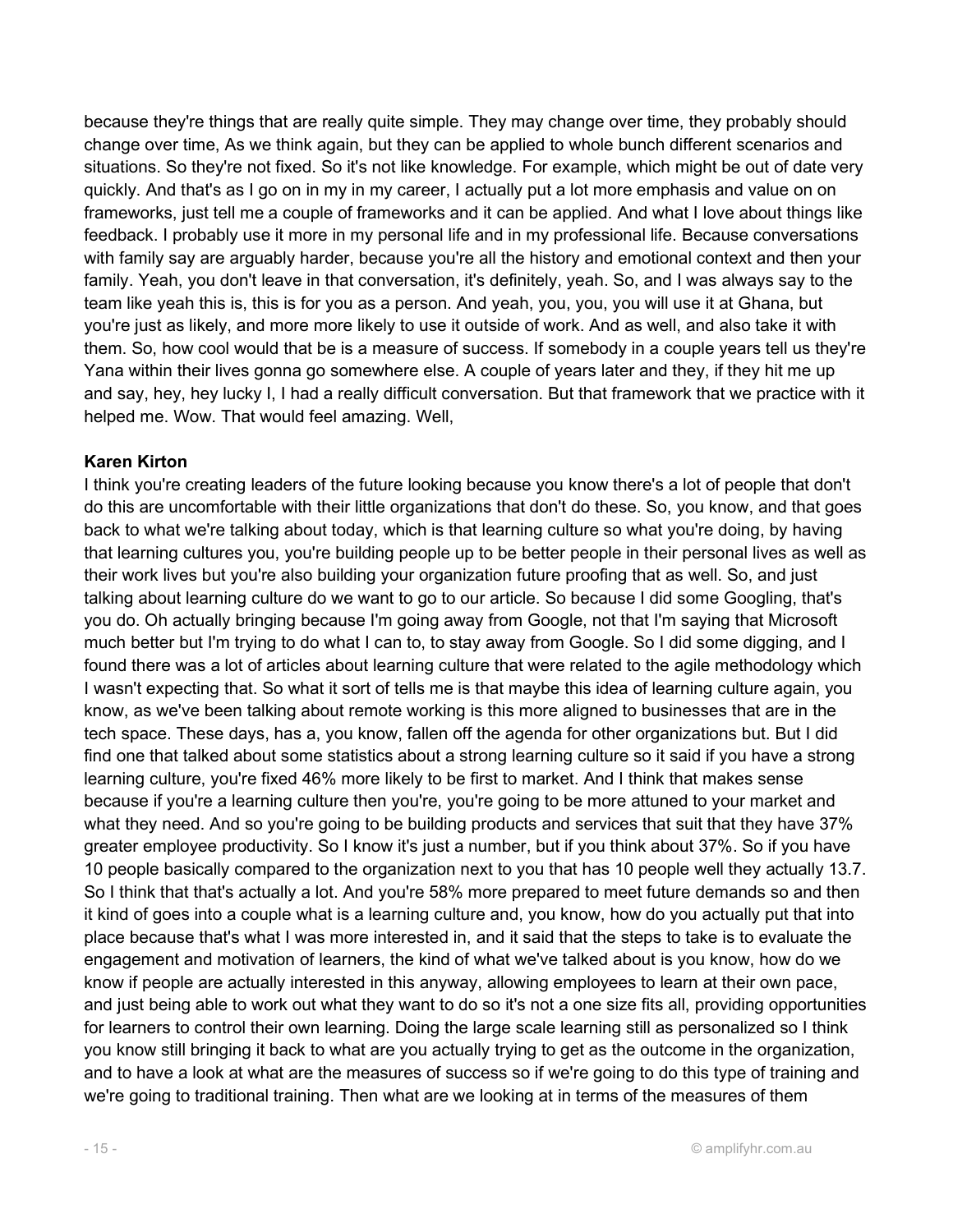actually bringing that back to the job, and being able to apply it or not, so I thought that was like it was a good, I guess, overview of a learning culture but I still interestingly found it difficult to find something that gave me kind of practical steps. As an organization, but I'm not sure if you found something similar or whether you went down a completely different path in what you're looking for in terms of articles.

## Lachy Gray

It's interesting, isn't it, I don't think there is a, there's no silver bullet with this stuff. I see. I went back to my notes for an article from 1991, from dinosaurs in HBr, teaching, smart people how to learn. And this is a topic that I find quite interesting that that smart people, so those based on IQ, are often the easiest to fraud. And they often they've been shown to have trouble changing their beliefs, because they find patterns really fast, very fast, but then they have trouble updating them, or they believe that because they're an expert in one thing that they're an expert in other domains, which is not true, and they don't like to be seen as not knowing, so they'll go along with something. And so apparently, especially medical professionals have favorite targets for for scammers for that reason, because they want, they're less likely to say, I don't know I'm not comfortable about this it's like, oh yeah, they want to be staying like they know. Yeah. So anyway, that was a massive tangent but. So the author talks to his research that the smartest and most successful. Successful people often find learning difficult, because they can be self because of their self defensiveness, because he says, Many professionals are almost always successful at what they do they really experienced failure. And because they really failed. They've never learned how to learn from failure. Yes. So, when things do go wrong. They can be defensive, they screen out criticism, they put the blame on anyone and everyone but themselves. And he says, in short, their ability to learn shuts down and precisely at the moment when they need it most. And I think this is true. I think this is very true and I know for me, I'm not saying that I'm smart, but I know I've struggled with feedback, which might sound ironic, especially constructive feedback because I think you'll have in my mind, like the where I'm at and I find it. I found it in our past very difficult to hear otherwise. Yeah. Because yeah, it hurts my ego. And it might be means extra work. I have to do something again, but I'm starting to accept the fact that by not leaning into that feedback are mostly if I don't do this, then I'm going to start my own growth. Yeah. So, he talks about. He says that companies often think motivation is the key to learning, you know, whether that's bonuses or, or whatever. He says it's. He said it's not just about how staff feel it's how they think, so it's about teaching people how to raise and reflect on their behavior, which is more important in some jobs than others so in knowledge work, really important, Really important. And so he says, How do you change, he says. He says really hard. It takes time but it's quite a start of the leadership and his suggestion is that you use a difficult decision or a topic with a lot of disagreement. As an example, and you get everyone to write down their assumptions and what they believe, and then you discuss it as a group, and people can examine their own role the difficulties that came up, and especially sort of examples of assertions like you always or the client always just acknowledging those and saying, Well, that's one way of looking at it. What are some others, which is actually very similar to the whole thing I think again, idea is like, there's so many different perspectives on things, but often were presented with a binary in the office or fully remote. Right, wrong, hot, cold, like we'd love to do it because it makes it easier to, to buy information and make sense of a ton of information, but it's, it's kind of inaccurate. So I think this this kind of idea where you get together and you actually break apart, something that's been challenging. He's an interesting one. I think to do so you'd probably need to have some trust there, and a fairly healthy culture because I'm imagining it could go south pretty quickly.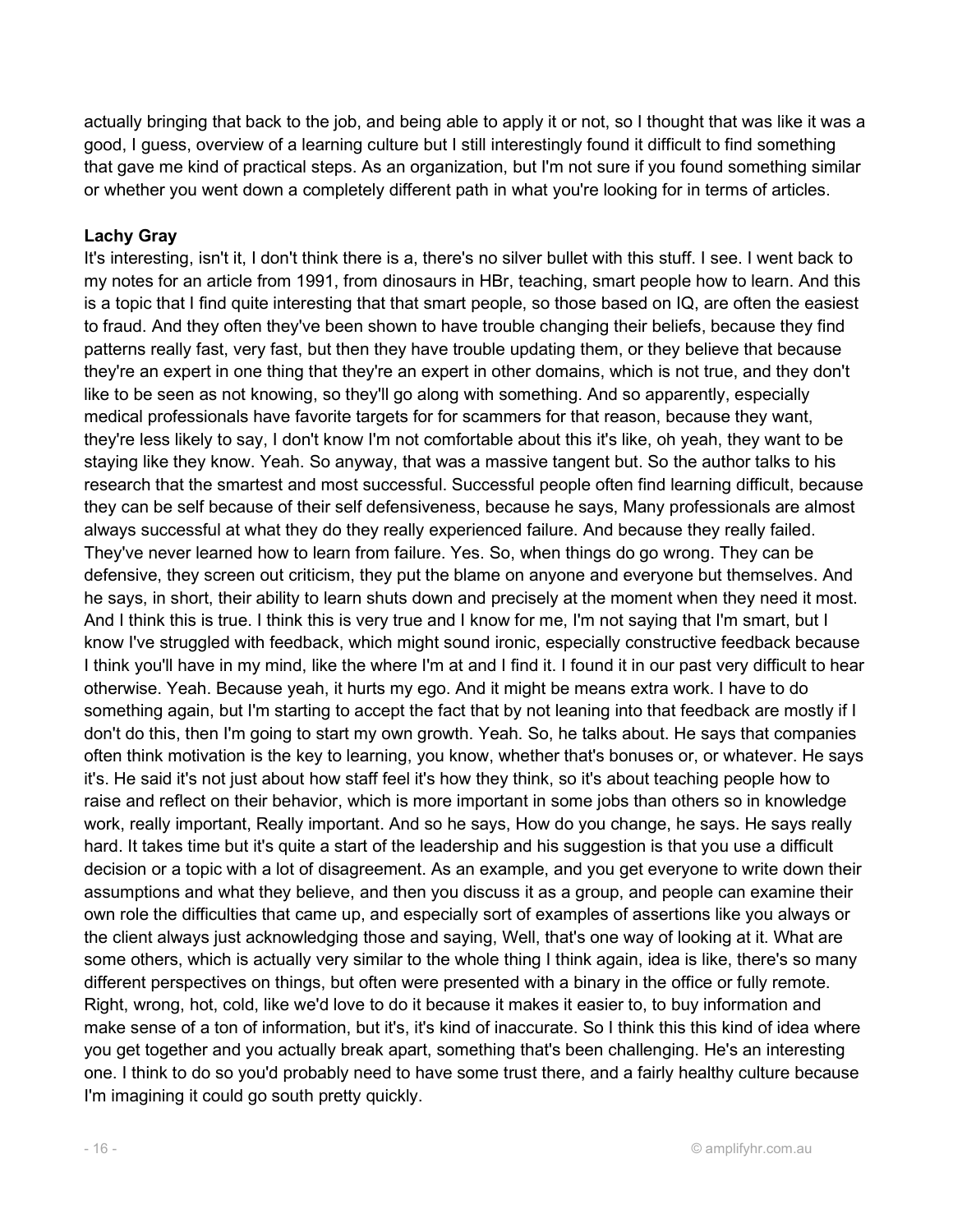#### Karen Kirton

Yeah, I think you're right, and those absolutes are always dangerous yeah and you hear people say you know this person never or they always and yeah it's it's hard because you do have to stop and say okay well, so when you say always really think that through. Is it always, because I'm sure it's not, but it is what we naturally do and it can be really damaging. But I do like that idea of getting something really difficult and saying hey let's break this apart look at it, it was all different angles because, yeah, that is a great way to learn.

## Lachy Gray

Yeah, because I guess it's sometimes referred to as a post mortem. We do them for non tech bodies on our projects, do a post mortem and we say well what worked, what didn't work. The other thing that we've, we've experimented with is assigning a devil's advocate. So, especially when we're doing our strategy sessions, because I'm really, we're not concerned I'm mindful of us being an echo chamber. We will start to think the same way. So, we will often just randomly assigned someone devil's advocate, they have to take the counter position, or whatever, everyone is talking about, talking about or even better really excited about, oh, we should go down we should do this feature. Okay, well that's not going to work. I'm gonna tell you why. And it's, it's hard, it's sad it's so interesting because it's so hard when someone starts to pull apart, something that you're in love with. Even though I bought him only thought about five minutes ago. Yeah, but it was, it forces us to really like dive into well why do I believe that like why am I excited about it. And on the other side, learning to try to see, yeah, the counter position on something, even if we believe in the thing, which is a part of being a critical thinking, I guess. And one reason why I get so excited about that apart from the fact of hopefully leveling up how we think, is, I think it's a really critical skill, as we're trying to digest, like all these news and media information. Trying to think about if we start to form a belief on something, so like the vaccinations now for example is a good one. Yeah. What's the counter view on that. And it might be easier if we really, we strongly believe in, in vaccination, it might be, that's ridiculous like How could you think otherwise, I'm not even going to bother. Well, but people do. People firmly believe that the vaccination is a bad idea for a whole bunch of reasons. So, at least familiarising. So in this case myself with those arguments, so that I can be certain of my physician. I find that really interesting, because again it's learning isn't it like it's, it's learning about well how did I get to what I believe, have I actually done the work to have that opinion.

#### Karen Kirton

Yeah levels of discomfort in that too, because you may want to reassess what you thought your position was

#### Lachy Gray

massive. Warren Buffett's investment partner, Charlie Munger, he talks to this he said, you've got to do the work to have an opinion. And if you don't know the other side's position, better than they do. You haven't done the work, like you don't deserve to have an opinion on it, which is, which is fine to say, it takes a huge amount of time I've found to do that right you can't do it with everything just takes too much time, but I think as a concept it's agree. Maybe you can listen,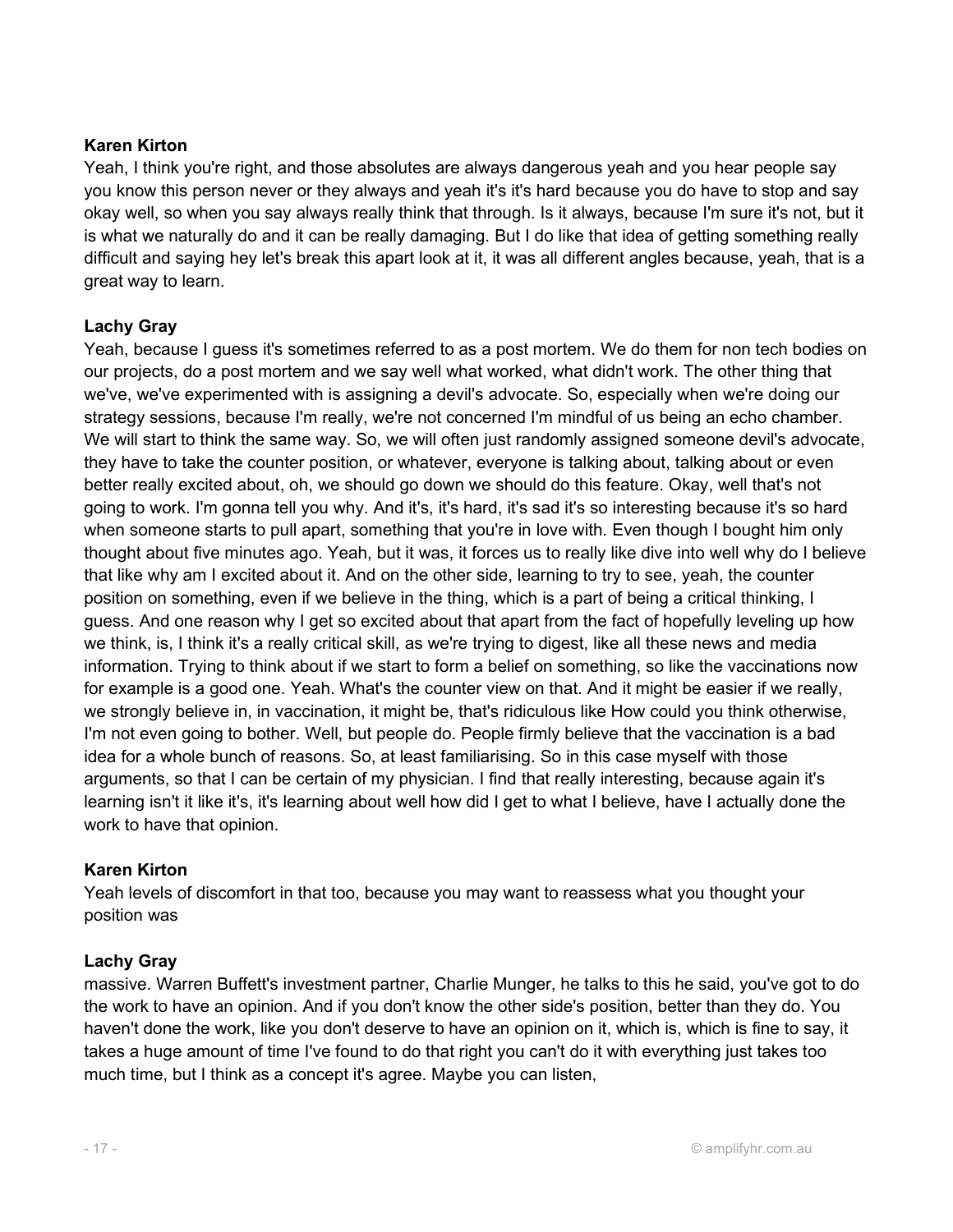#### Karen Kirton

I guess that's the point isn't it if you don't have the time to learn the other position then you can just listen to the other person. So, which is

#### Lachy Gray

exactly, yeah, it's gonna help you as well. Yeah.

#### Karen Kirton

I like the idea of the devil's advocate that did remind me of reverse brainstorming as well I don't know if you've ever given that ago, but rather than saying, you know, how do we get 20,000 in revenue this month you say how do we lose 20,000 in revenue this month. I like it because it'll just give you really different ideas and things that you go, oh yeah, actually, that will make us lose revenue, why are we doing that. Yeah. Anyway, another idea.

## Lachy Gray

That's great. Write that one down.

#### Karen Kirton

Other idea for the other day. Now our question without notice I actually, I cheated a little bit because I went to someone that's been listening to this podcast that I know quite well. And I said to her, you know, if you had to ask lucky your question what would it be. It's a bit double barreled, but I'm just going to ask it as she's written it so she said how do you prevent unconscious biases in your hiring practices if you're hiring for culture. So, you know, are you actually preventing diversity or inclusion through hiring for a particular culture. And if you don't hire for culture then how do you foster your culture.

#### Lachy Gray

Thanks so much. I do appreciate you saying it prior because it's yeah it's it's a B. Yeah. So I guess in regards to preventing unconscious bias. I would argue that, I don't think you can prevent it entirely. My understanding of biases is that they're hard coded into our brain. And one of the preeminent researchers in this space, Daniel Kahneman, who kind of wrote the book about biases in Thinking Fast and Slow says he still falls victim to them. A number of times and I love that, because he's human. Yeah. So I think there's some steps that know those steps that way take. So, firstly, familiarizing everyone who's hiring for a role, about biases. Like, did they exist, what are they, how they can manifest what they look like. And I actually, I use a document that Google, I don't know if they still use it but they used to give it to hiring managers before they interviewed it's got a whole list of biases in it. So I think just being aware of it. In the same way that we call that a few biases before we do our 360 feedback cycles for example, like recency bias that you're being asked to give feedback, the last six months you can probably only remember the last two months maybe one month you're lucky. Yeah, it's not representative. So I think talking just talking about it prior and just trying to get everyone to think about it. I think talking about diversity. What does that mean for us. And not just in culture, but also of perspectives. And, you know, to the point before about being worried about an echo chamber, it's something that we talk about a lot. So, we, we like to look for people from a variety of backgrounds, we're not hiring an accountant for example that needs to have started accounting and then be chartered accountant. Not at all. We actually, we hire quite broadly. I think being clear about how the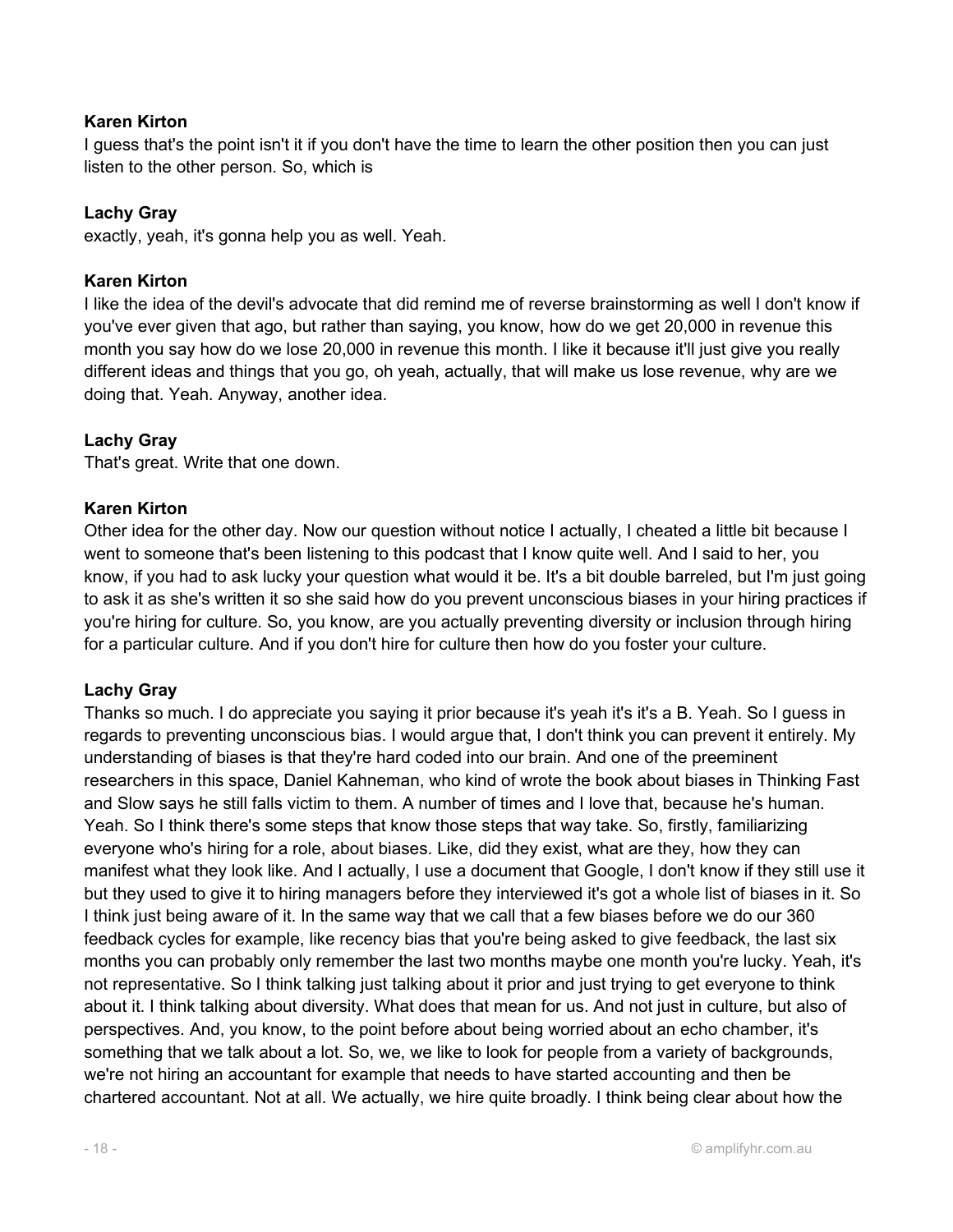candidate will be assessed and ranked. Before we start, so it's pre some criteria together. And then using that throughout and actually ranking against it so each of us doesn't know we talk through those so if it's out of five. I've put it through you've put a four, it gives us some quantitative data to discuss, yeah. I try to ask all the candidates, the same questions. So we write them all out prior. We've got a script we follow it quite closely. Which I struggle with. I love interviewing and I love just going off and rambling, asking a lot of questions because I like learning about people. Then I find it's actually really hard to compare people because then it's just based on how much I like them.

## Karen Kirton

how good you chat was

#### Lachy Gray

how good the chat was. Yeah. And I remember reading some research while ago that, that, that suggested that when we're meeting people for the first time so say an interview, we make a decision about them in the first 10 seconds, and then spend the rest of the time, looking for information to confirm that decision. Yes, whether we like them or we don't like them and I think about that a lot because I think it's so true, it's really hard I find it really hard not to not to do that. Yeah. And then going remote has been interesting for our hiring so we interview on Zoom, and we record the interview we asked obviously for the candidates permission. So that other Yadavas can watch later on and, and what we do we actually recommend that they just listen. Rather than watching the video into really focusing on what the person saying and how they say it, rather than what they look like, and more commonly, what's in their background. Yeah, they got their laundry there, what what the books on the bookshelf, and I admit to this when I'm actually if I'm interviewing assume I often minimize the window myself. I'm just listening, because I find it too much information coming at me. So I really want to focus on what person is saying. So, this some of the things that, that we, that we do are we preventing unconscious bias I don't think so. But we're trying to. And I think trying to be clear about what does hiring for cultural fit mean. And I think it's for us it's more about attitude. And how someone thinks, rather than their particular experience or or so on, in a role, because again, like that mindset is what they're going to bring. And if they've already got it. So stay comfortable learning comfortable making mistakes, asking questions that we're not so worried about their domain specific expertise because they can learn that, because they just showed us they got the framework. So, what did you think I mean it's, man this is such a tough question. What do you think about this question.

#### Karen Kirton

Which is why I know this segment is a question without notice, but I did send it to Lachy in advance because I, yeah, I knew that would be unfair to just lob that on you. But I think it's something that I, I have been personally thinking a lot about and we've started to look into different AI, providers, because although we're not a recruitment agency and we don't offer recruitment as a core service offering, but we do help our clients out with recruitment when they ask us to. So, I was looking at it from that perspective is can we actually, you know, get a subscription for one of these platforms that then we can utilize across many of our clients so they don't need to pay for it themselves. And so, you know, it just becomes a lot more cost effective then and. And the reason I started to look at it again so I've always kind of shied away from it because at the end of the day, AI is only as good as the person that's you know, putting that AI together like there's still going to be bias you can't get rid of it 100% But a couple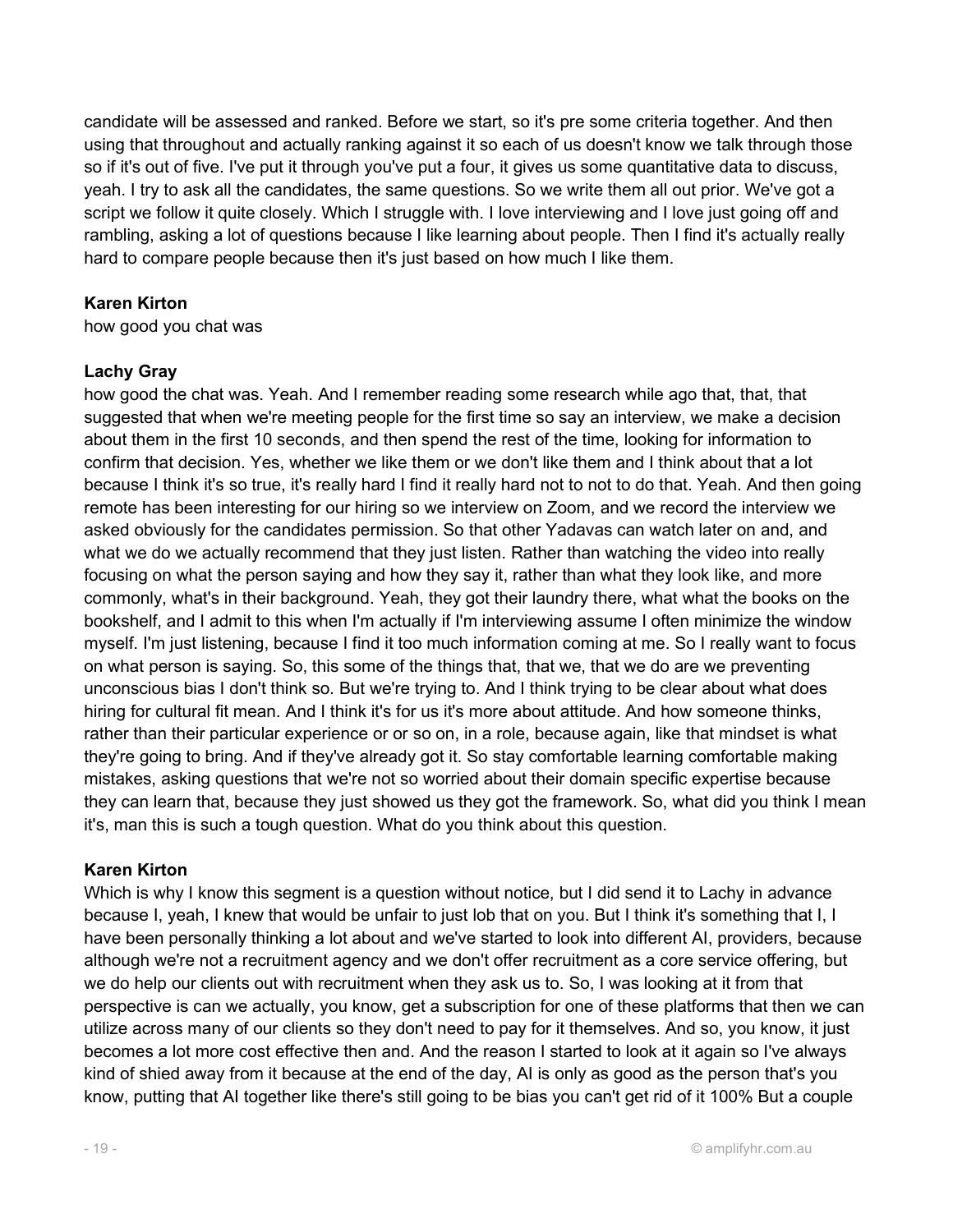that I'm actually demoing at the moment, that are actually quite large ones, Australian, and, you know, you're basically identifying well these are the skills that I need for the job so I need analytical thinking I need problem solving. You know those types of skills, I'm not talking about I need, you know, Microsoft Excel or Trello or whatever. And then you identify these are skills I need for the job, and you're pushing that into the AI, and then they basically do skills tests with the candidates before you ever even speak to them or see their resume or anything. So that's the first step is they do these skills test and that pulls out okay these are the ones that you actually need to look at so you don't even have to look at a resume. I love the idea of that because I think that original is only as good as the person that wrote it. And there are a lot of professional resume writers out there. So you're either picking someone because they've paid the money to someone to write a really good resume, or they're a good copywriter themselves which is often not the job that you're actually hiring for. So there's that one. There's another one, which is actually an AI that interviews the candidate. So the candidate can call into a number it's available 24 seven, and they have a 10 minute interview with an AI, and what the interview goes through his you know questions which are obviously selected about the job. And then the AI, then compares the person's responses to everyone else in the internet really goes through the AWS, Amazon Web Services data, it goes through the Google Data, and says, Okay, this is where we think this person lands in terms of you know their assertiveness or their creativity, etc. And, and you know and that cost you \$10 An interview. So I'm looking at those kinds of things at the moment because I, I actually think is that a better way to shortlist, so let's just use the technology that's available to get a shortlist that will then tell me okay these are the three people that you should interview, and then you can go through the behavioral based interview and like you said, you know, use the same questions with every person you make ratings you make sure you got more than one person during the interview you know all of those things which will help. And then you also may do some pre employment testing at the end because we know that you know integrity tests and cognitive ability, the biggest predictors and I think that if you're going to go through the AI process or behavioral based interview, and you're going to then do some appropriate testing, You're going to be able to predict or statistically you'll be able to predict much better over 70% Whether that person will be successful in the job versus about, it's less than 20% If you don't, so. Yeah, so do I think there's ever going to be a perfect solution no but you know we've actually come a long way I think with with AI we've got a real opportunity at the moment to try and use that in different ways so. And you know, and the results may not suit, some people like some business owners may just think note that that person needs to have x y and Zed experience. And if you have that mindset that this kind of process won't work for you because you actually need to have the mindset of I need someone with these skills that are transferable into my business rather than I need this particular experience because that way I don't have to train them as much or you know that they'll kick off from day one, whereas the reality is is if you have those transferable skills, you will be able to kick off from day one, even if you haven't, you know, worked in that exact job before.

#### Lachy Gray

It's really interesting. Yeah, I'm often busy with stuff out that's that's really cool. I'd love to hear how you go with that,

#### Karen Kirton

I'll definitely let you know. Yeah, because yeah we're testing it out at the moment so we can say okay we think this is the best way to go and then we can share that with our clients to be able to use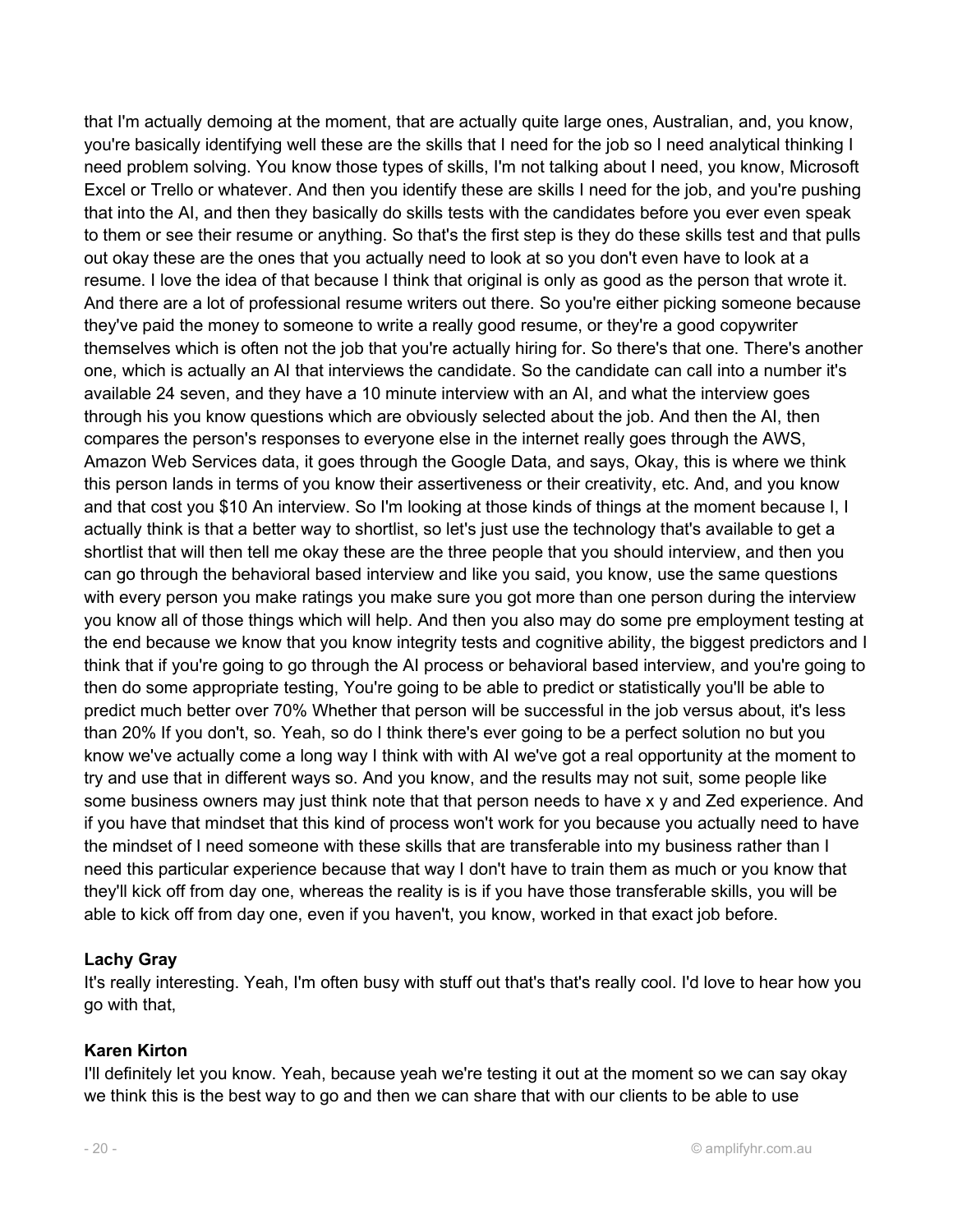## Lachy Gray

Amazing basically isn't that interesting, because I do think that, that for knowledge work roles where it is, as you say more focus on transferable skills. What does that mean for the traditional university degree. And does it still have relevance. Because it's, it's, we don't really put much weight on it anymore. Because, yeah, it's more about how you think. He said transferable skills and how you've applied in different roles like almost your life experience. Yes, rather than what you did or didn't learn in three or four years, while your party.

#### Karen Kirton

Still, is obviously a big argument about whether university degrees are even valid by the time you finish it, I think, yeah, they do have other aspects to them which make them valuable to actually have a sense of the person can be dedicated to something and you know study and all that kind of stuff but I agree with you at the end of the day, you know at the moment you can go and do a Salesforce certification and earn as much money as you could being more probably more than being a teacher where you spent four years at uni so it's definitely a mismatch in in what's happening at the moment with whether, you know, these university courses are valuable in meeting the requirements that are actually needed by businesses right now

#### Lachy Gray

Absolutely. That's a no. So my question for you. I was going to share this because I thought that would be fair but then I did it so. Yeah. Yeah, I know. I don't think it's too cheeky but you can be the judge. So if you could implement one thing at businesses around Australia, to improve their workplace culture, what would it be and then how would you measure success.

## Karen Kirton

Yeah that is tricky because there's obviously a lot of components to culture, but one thing, what's the one thing that's going to make a difference. I think the one thing that's going to make a difference would be to actually talk and listen to their employees so I think if there's one thing that I would say. You can do it would be put out a confidential anonymous staff satisfaction engagement survey, get the results back and then do something with the results, I think, yeah, there's only one thing you can do to me that's the one thing that would then help you to drive your workplace culture. Because, similar to what you're saying about the echo chamber. If you're any thinking to yourself, and I've definitely seen this in business owners that the organization is fantastic, and it might be fantastic from their perspective but there might be a bunch of people in the organization that actually completely disagree with that and therefore engaging in counterproductive behaviors, which sometimes you may not see the results of that for months or years. And then all of a sudden, you start to lose people or your biggest clients walk away, you end up with bullying claims like a lot of this stuff is slow burn. So I think the more that you can engage with the people that are actually in your business because they are your business at the end of the day, your business is not your product or services, your business is your people that are providing those to the more you can engage with them and understand how they're thinking and feeling and what they want from the workplace and try and work to achieve that. Then, I think that's going to have the biggest impact on your culture and your, your business success.